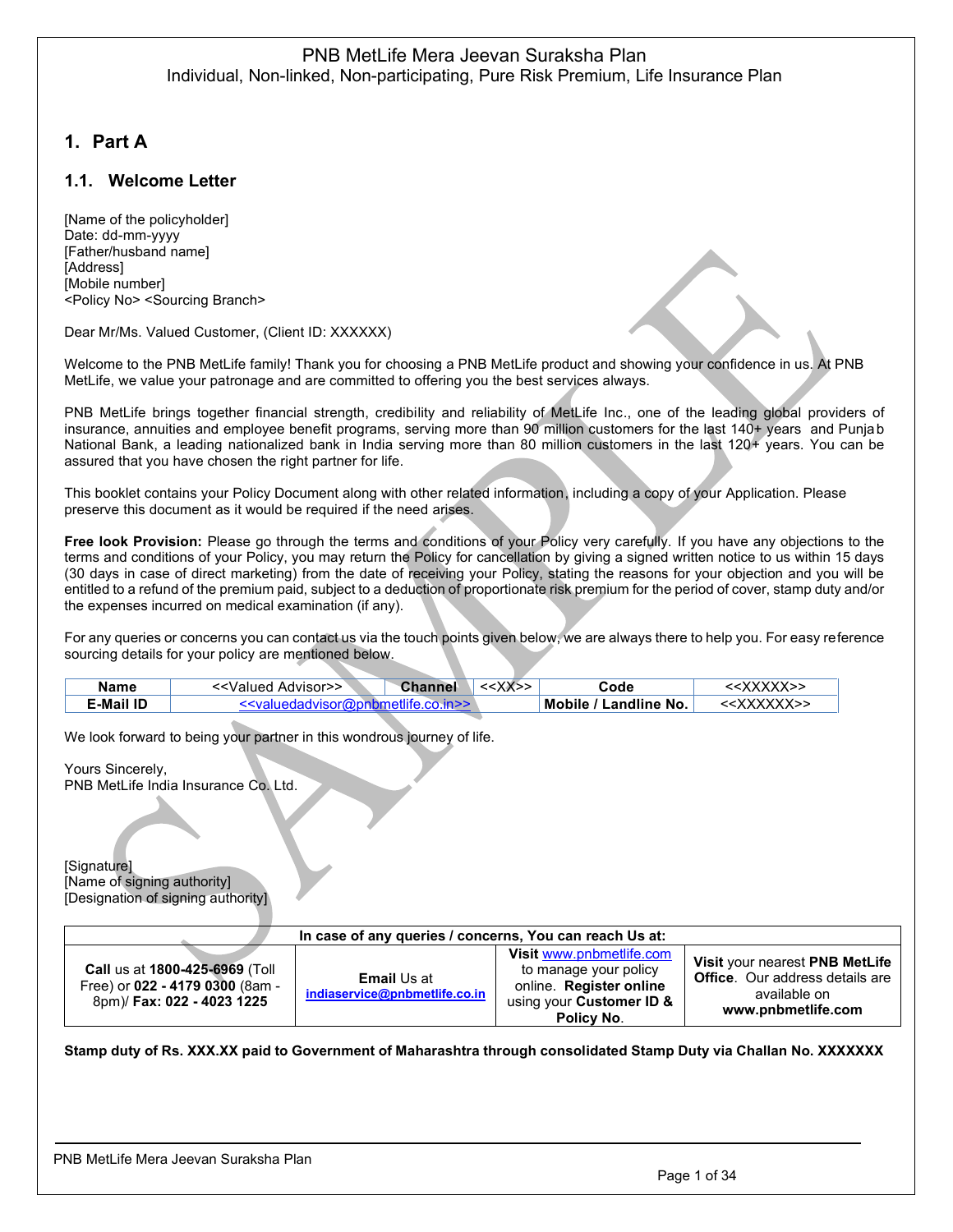# <span id="page-1-0"></span>**1.2. Policy Preamble**

### **PNB MetLife Mera Jeevan Suraksha Plan**

Individual, Non-linked, Non-participating, Pure Risk Premium, Life insurance plan

This is a contract of insurance between you and PNB MetLife India Insurance Company Limited. This contract of insurance has been enacted on receipt of the premium deposit and is based on the details in the Application received together with the other information, documentation and declarations received from you for effecting a life insurance contract on the life of the person named in the Policy Schedule below.

We agree to pay the benefits under this Policy on the occurrence of the insured event described in Part C of this Policy, subject to the terms and conditions of the Policy.

#### **On examination of the Policy, if you notice any mistake or error, please return the Policy document to us in order that We may rectify it.**

Signed by and on behalf of PNB MetLife India Insurance Company Limited

[Signature] [Name of signing authority] [Designation of signing authority]

# <span id="page-1-1"></span>**1.3. Policy Schedule**

| PNB MetLife Mera Jeevan Suraksha Plan<br>Name of the Plan |  |                                                                                   |  |                         |                   |  |
|-----------------------------------------------------------|--|-----------------------------------------------------------------------------------|--|-------------------------|-------------------|--|
| Nature of the Plan                                        |  | Individual, Non-linked, Non-participating, Pure Risk Premium, Life insurance plan |  |                         |                   |  |
| <b>UIN</b>                                                |  |                                                                                   |  | 117N102V02              |                   |  |
| Application<br>number                                     |  | <b>Policy</b><br>number                                                           |  | Date of<br><b>Issue</b> | Issuing<br>office |  |

### **1. Details of the Policyholder and Life Assured**

| <b>Name of Policyholder</b>                                    |                   | Gender |        | Date of Birth                                                        |                           |
|----------------------------------------------------------------|-------------------|--------|--------|----------------------------------------------------------------------|---------------------------|
| Name of Life Assured                                           |                   | Gender |        | Date of Birth                                                        |                           |
| <b>Address of</b><br>Policyholder                              |                   |        |        |                                                                      |                           |
| <b>Telephone Number</b>                                        |                   |        |        |                                                                      |                           |
| <b>Mobile Number</b>                                           |                   |        |        |                                                                      |                           |
| Age admitted of the<br><b>Life Assured</b>                     | <yes no=""></yes> |        |        |                                                                      |                           |
|                                                                |                   |        |        |                                                                      |                           |
| Is Option 2 - Life<br><b>Partner benefit option</b><br>chosen? |                   |        |        | < <yes no="">&gt; If 'Yes', the following details to be filled</yes> |                           |
| Name of the Second<br>Life (Spouse)                            |                   |        | Gender |                                                                      | Date of Birth<br>(Spouse) |
| <b>Proof of identification</b>                                 |                   |        |        |                                                                      |                           |
| Age admitted of the<br><b>Second Life (Spouse)</b>             | <yes no=""></yes> |        |        |                                                                      |                           |

#### **2. Policy Benefits**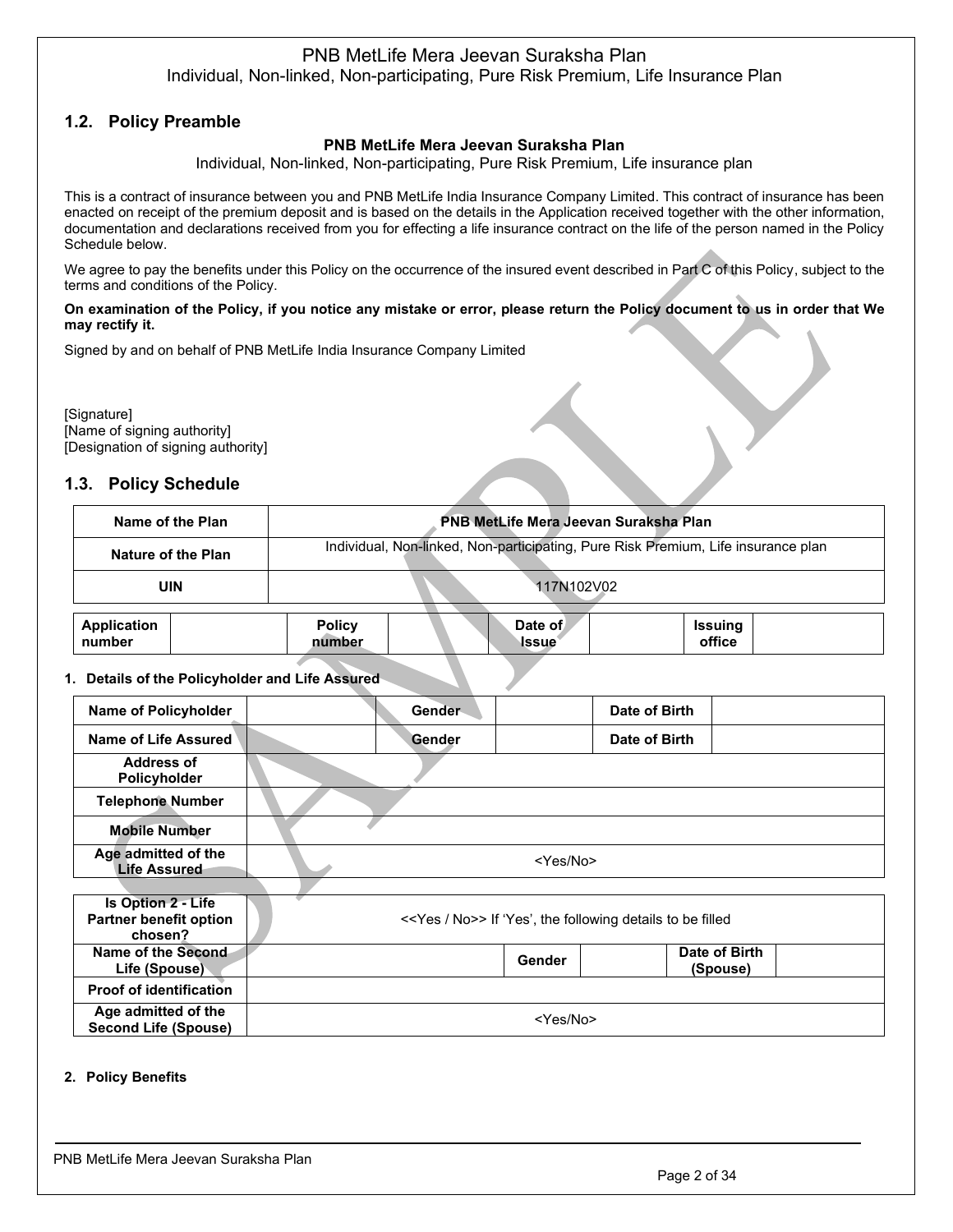| <b>Basic Sum Assured (Life Assured)</b><br>or First Life)                                 |                                 | Rs. <                                                       |                           |
|-------------------------------------------------------------------------------------------|---------------------------------|-------------------------------------------------------------|---------------------------|
| <b>Basic Sum Assured of Second Life</b><br>(Spouse)<br>(Only for Option 2 - Life Partner) |                                 | Rs. <>, payable in lump sum to the nominee in case of death |                           |
|                                                                                           | <b>Benefit Options:</b>         | <b>Benefit Details</b>                                      | Option<br><b>Selected</b> |
|                                                                                           | Option 1-<br>Lump sum           | Lump sum amount payable                                     | < <yes no="">&gt;</yes>   |
| How Death /<br><b>Terminal</b>                                                            | Option 2 -<br>Life partner      | Lump sum amount payable for first life and second life      | < <yes no="">&gt;</yes>   |
| <b>Illness Benefit</b><br>Option 3 -<br>will be paid?<br><b>Fixed income</b>              |                                 | Lump sum + Level Income paid monthly for 120 months         | < <yes no="">&gt;</yes>   |
|                                                                                           | Option 4 -<br>Increasing income | Lump sum + Increasing Income paid monthly for 120 months    | < <yes no="">&gt;</yes>   |
|                                                                                           |                                 |                                                             |                           |
| <b>Return of Premiums</b>                                                                 |                                 | < <yes no="">&gt;</yes>                                     |                           |

### **3. Contract Details**

| Date of Commencement of risk   | < <dd mm="" yy="">&gt;</dd> |                                                               | $<<$ DD MM YY>>         |  |
|--------------------------------|-----------------------------|---------------------------------------------------------------|-------------------------|--|
| Date of Commencement of policy | < <dd mm="" yy="">&gt;</dd> | <b>Premium Due Date</b>                                       |                         |  |
| <b>Policy Anniversary date</b> | < <dd mm="" yy="">&gt;</dd> | <b>Premium Payment Term</b>                                   | < <ppt>&gt; years</ppt> |  |
| <b>Policy Currency</b>         | INR (Indian Rupee)          | Last Installment Premium due<br>date                          | $<<$ DD MM YY>>         |  |
| <b>Maturity Date</b>           | < <dd mm="" yy="">&gt;</dd> | Instalment Premium (excl. taxes)                              | Rs < >>                 |  |
|                                |                             | GST* (applicable taxes)                                       | Rs. < >>                |  |
| Policy term                    | < <pt>&gt; years</pt>       | Total Installment Premium (incl. of<br>extra premium & taxes) | Rs. < >>                |  |

### **\*Goods & Service tax**

## **4. Details of Agent/Intermediary**

| <b>Name</b>                 |  |
|-----------------------------|--|
| License/Registration number |  |
| Phone number                |  |
| <b>Address</b>              |  |
| <b>Email address</b>        |  |
|                             |  |

**Special provisions/options (if any)**

### **5. Nominee details**

| Name(s) of the Nominee | <b>Relationship with Life</b><br>Assured | Share(s) % |
|------------------------|------------------------------------------|------------|
|------------------------|------------------------------------------|------------|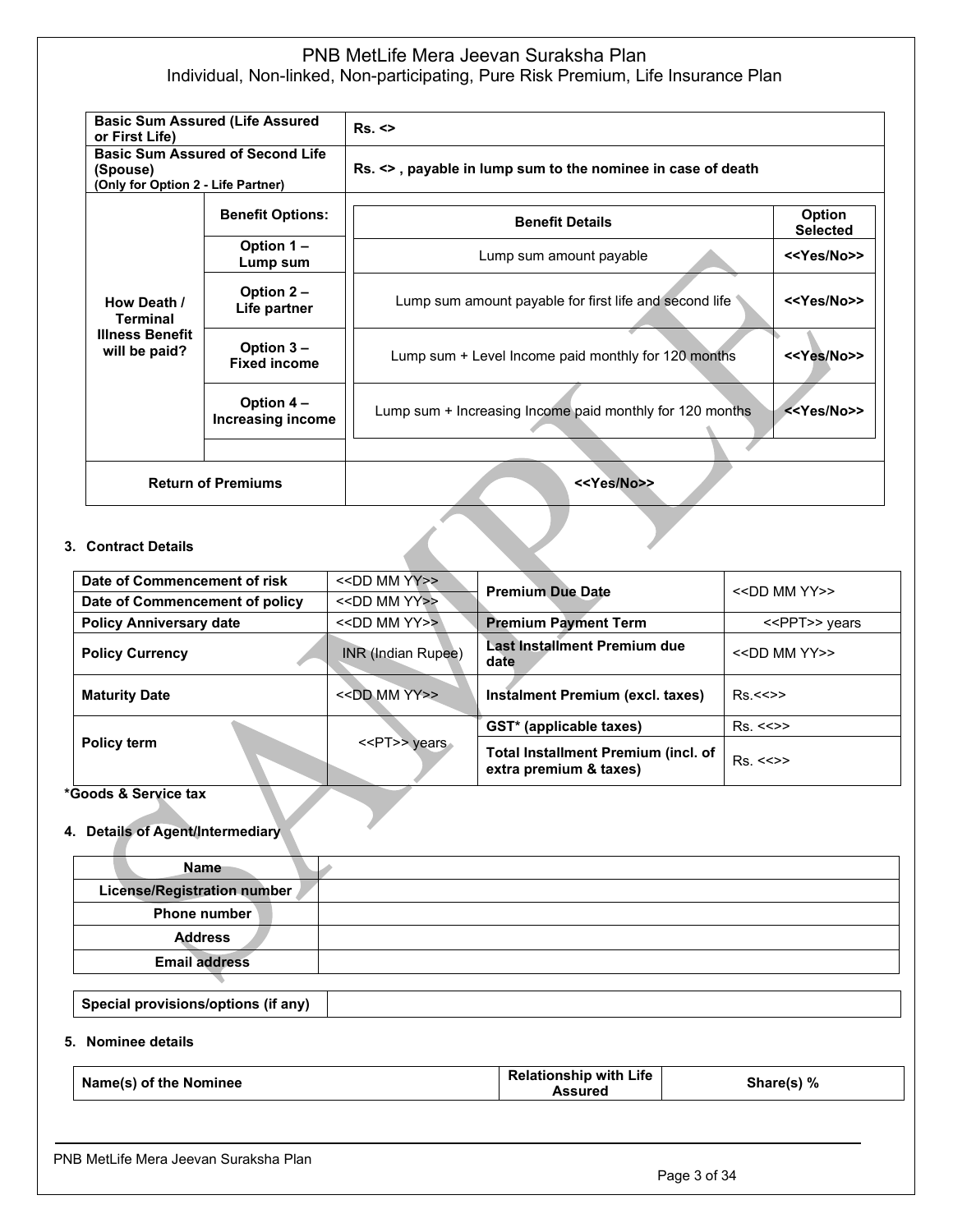| < <name nominee="" of="">&gt;<br/><math>\overline{1}</math></name> | < <relation>&gt;</relation> | < <percentage>&gt;</percentage> |
|--------------------------------------------------------------------|-----------------------------|---------------------------------|
| 2                                                                  |                             |                                 |
| -3                                                                 |                             |                                 |
| $\overline{4}$                                                     |                             |                                 |

### **6. Appointee details (Only in case Nominee is less than 18 years of Age)**

| Appointee name                          | <b>Relationship with</b><br><b>Nominee</b> | Age        |
|-----------------------------------------|--------------------------------------------|------------|
| < <name appointee="" off="">&gt;</name> | < <relation>&gt;</relation>                | $<<$ Age>> |

#### **7. E-Policy Document**

Your soft copy of Policy Document is available in the customer portal. You can access through **www.pnbmetlife.com** > **Customer login** > **Provide user ID and password** (for existing customer), else click **New User** (for new customer)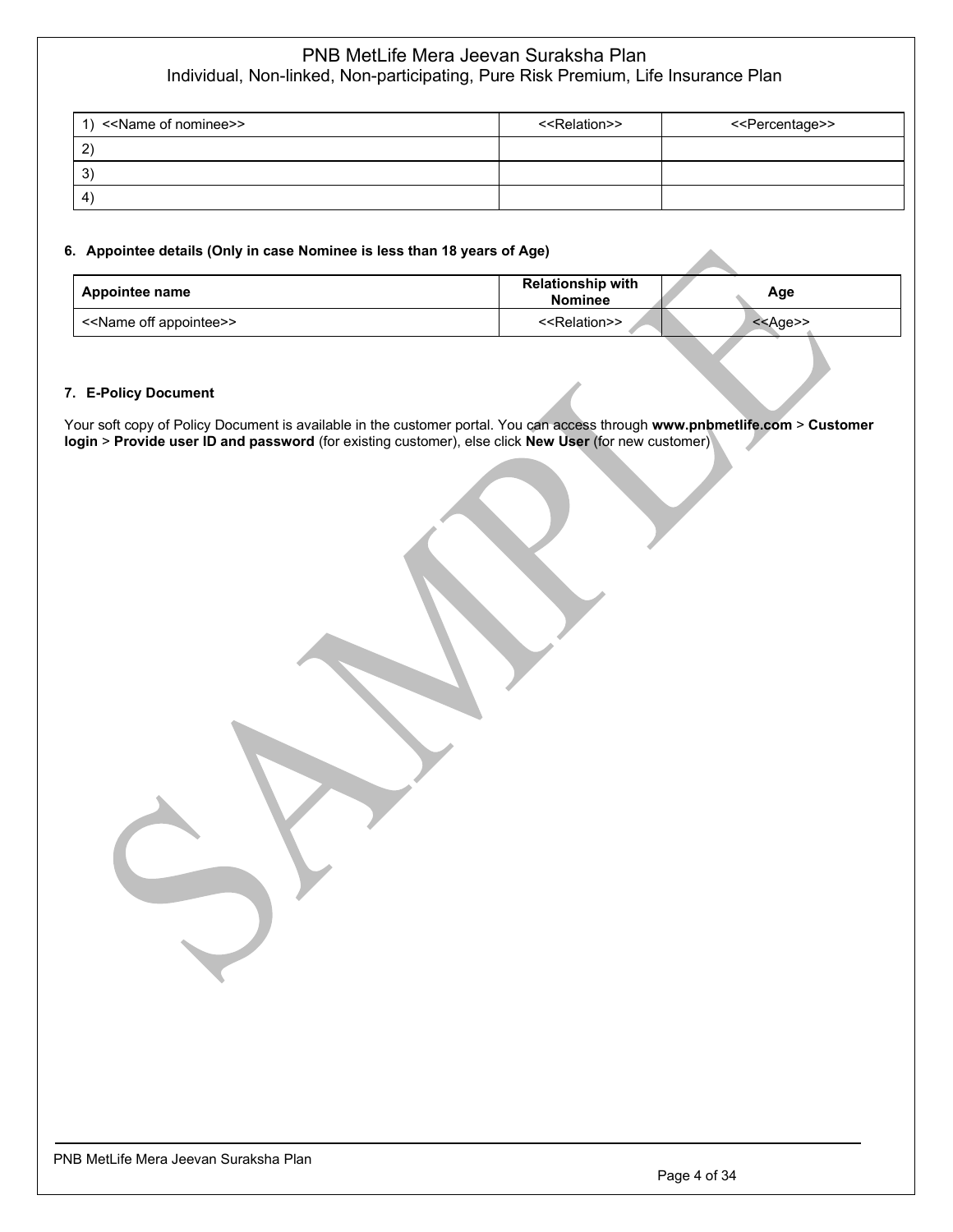# **Key Feature Document**

| <b>Option 1 - Lump sum</b><br><b>Option 2</b> - Life partner<br><b>Option 3 - Fixed income</b><br><b>Option 4 - Increasing income</b><br>Option 1 - Lump sum,<br>Terminal Illness.<br>Option 2 - Life partner,                                                                                                                                                                                                                                                                                                                                                                                                                                                                                                                                                                                                                                                                                                                                                                                                                                                               | Sum Assured on Death shall be payable as a lump sum on the first occurrence of Death or diagnosis of<br>The following table summarizes the death or terminal illness benefit under different scenarios in this option                                                                                                                                                                                                                                                                             |  |
|------------------------------------------------------------------------------------------------------------------------------------------------------------------------------------------------------------------------------------------------------------------------------------------------------------------------------------------------------------------------------------------------------------------------------------------------------------------------------------------------------------------------------------------------------------------------------------------------------------------------------------------------------------------------------------------------------------------------------------------------------------------------------------------------------------------------------------------------------------------------------------------------------------------------------------------------------------------------------------------------------------------------------------------------------------------------------|---------------------------------------------------------------------------------------------------------------------------------------------------------------------------------------------------------------------------------------------------------------------------------------------------------------------------------------------------------------------------------------------------------------------------------------------------------------------------------------------------|--|
|                                                                                                                                                                                                                                                                                                                                                                                                                                                                                                                                                                                                                                                                                                                                                                                                                                                                                                                                                                                                                                                                              |                                                                                                                                                                                                                                                                                                                                                                                                                                                                                                   |  |
| On first occurrence of death or<br>diagnosis of terminal illness for<br>the first life                                                                                                                                                                                                                                                                                                                                                                                                                                                                                                                                                                                                                                                                                                                                                                                                                                                                                                                                                                                       | Sum Assured on Death in respect of first life is payable as a<br>lump sum<br>The policy continues with future premium being waived<br>$\bullet$<br>On subsequent occurrence of death or diagnosis of terminal<br>$\bullet$<br>illness of the Second life, the Sum Assured on Death in<br>respect of Second Life is paid.<br>The policy terminates with the payment of this amount.<br>$\bullet$                                                                                                   |  |
| On first occurrence of death or<br>diagnosis of terminal illness for<br>the second life preceding the first<br>life,<br>On first occurrence of death or                                                                                                                                                                                                                                                                                                                                                                                                                                                                                                                                                                                                                                                                                                                                                                                                                                                                                                                      | Sum Assured on Death in respect of second life is payable<br>as a lump sum<br>The policy shall continue with reduced premiums with<br>$\bullet$<br>respect to First life<br>On subsequent occurrence of death or diagnosis of terminal<br>$\bullet$<br>illness of the first life, the Sum Assured on Death in respect<br>of first Life is paid.<br>The policy terminates with the payment of this amount.<br>$\bullet$<br>Sum Assured on Death in respect of both the first life and<br>$\bullet$ |  |
| the second life will be paid as lump sum and the policy is<br>both the lives simultaneously<br>terminated.<br>Option 3 - Fixed income,<br>On first occurrence of Death or diagnosis of Terminal Illness, Sum Assured on Death shall be payable. Sum<br>Assured on Death shall be equal to lump sum amount payable immediately plus fixed Monthly Income payable<br>over 120 months in installments, where the first installment of monthly income will be payable one month from<br>date of death of the life assured.<br>Lump Sum payable is equal to 100 times of Monthly Income chosen at the time of inception.<br>Option 4 - Increasing income,<br>On first occurrence of Death or diagnosis of Terminal Illness, Sum Assured on Death shall be payable. Sum<br>Assured on Death shall be equal to lump sum amount payable immediately plus increasing Monthly Income<br>payable over 120 months in installments increasing at 10% simple per annum, where the first installment of<br>monthly income will be payable one month from date of death of the life assured. |                                                                                                                                                                                                                                                                                                                                                                                                                                                                                                   |  |
| Please refer Part C for more details.<br>"Without Return of Premiums" or "With Return of Premiums".<br>Maturity benefit is equal to sum assured on maturity.<br>Without Return of Premiums: Sum Assured on Maturity is zero                                                                                                                                                                                                                                                                                                                                                                                                                                                                                                                                                                                                                                                                                                                                                                                                                                                  | Under all benefit options, the Life Assured shall have the option to choose the maturity benefit as either                                                                                                                                                                                                                                                                                                                                                                                        |  |
|                                                                                                                                                                                                                                                                                                                                                                                                                                                                                                                                                                                                                                                                                                                                                                                                                                                                                                                                                                                                                                                                              | diagnosis of terminal illness of<br>Lump Sum payable is equal to 100 times of Monthly Income chosen at the time of inception.<br>Please refer Part C for more details                                                                                                                                                                                                                                                                                                                             |  |

**Key product conditions**

**Key benefits**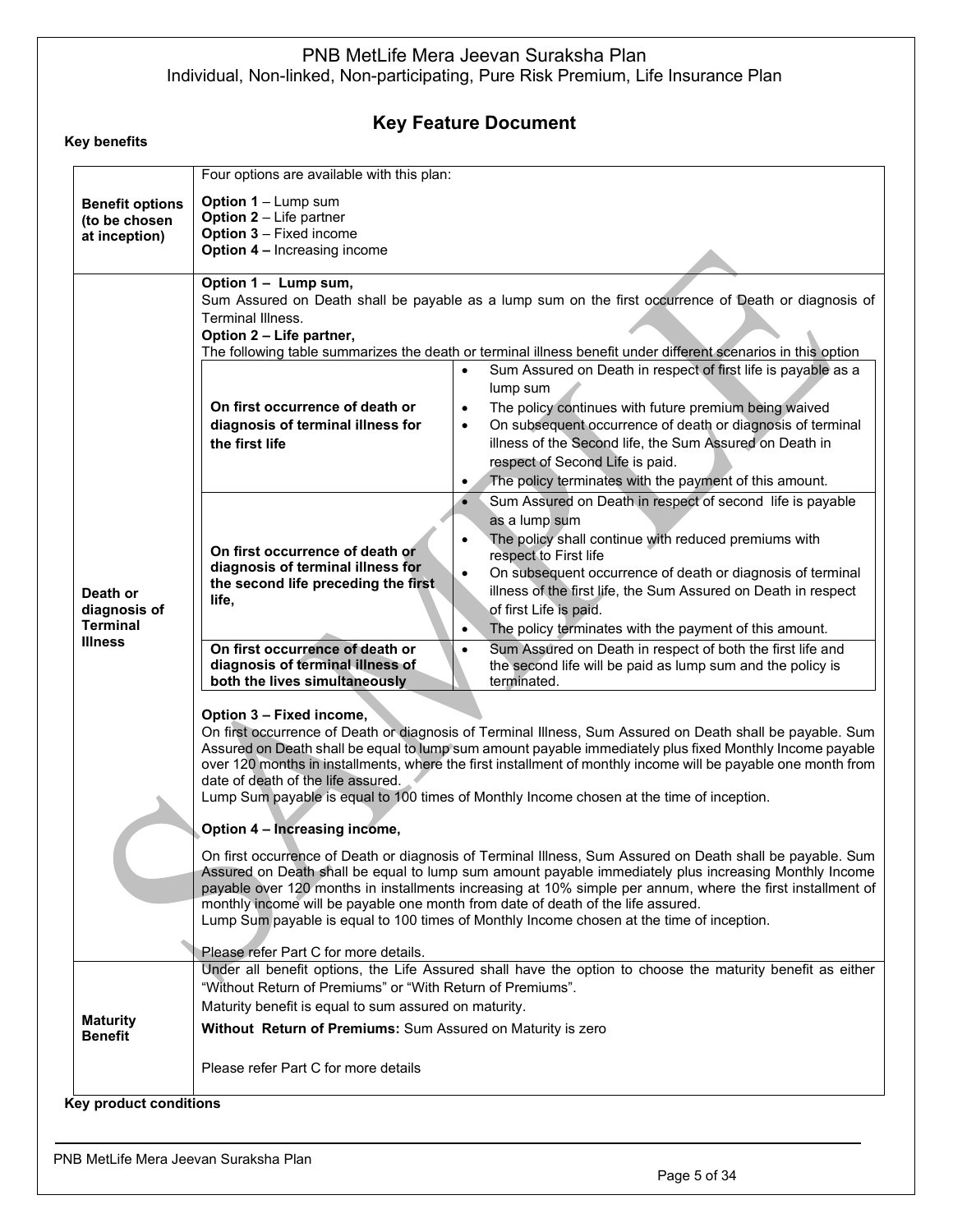| <b>Product Specification</b>                                     | <b>Minimum</b>                  | <b>Maximum</b>                       |  |  |
|------------------------------------------------------------------|---------------------------------|--------------------------------------|--|--|
| Age at Entry <sup>&amp;</sup> (Years)                            | 18                              | 65                                   |  |  |
| Age at maturity <sup>&amp;</sup> (Years)                         | 28                              | 80                                   |  |  |
| Policy Term – Without Return of Premiums (Years)                 | 10                              | 40                                   |  |  |
| Policy Term – With Return of Premiums option (Years)             |                                 | 30                                   |  |  |
| Premium Payment Term (PPT) (Years)                               | Regular (Equal to Policy Term)  |                                      |  |  |
| Premium Payment modes                                            | Yearly / Half Yearly / Monthly* |                                      |  |  |
| Instalment Premium (Rs)                                          | 3.885                           | No limit, subject to max Sum Assured |  |  |
| Basic Sum Assured (Rs.)                                          | 25,00,000                       | No limit, subject to Underwriting    |  |  |
| Only for Option 3- Fixed income and Option 4 – Increasing income |                                 |                                      |  |  |
| Income payout term (Years)                                       |                                 | 10                                   |  |  |

<sup>&</sup>All references to age are as on age last birthday

\*Monthly mode is available for Standing instruction/direct debit options (including ECS / ACH)

### **Key Service Features**

| <b>Nomination</b>                    | Nomination shall be allowed as per the provisions of Section 39 of the Insurance Act, 1938 as<br>amended from time to time.                                                                                                                                                                                                                       |  |
|--------------------------------------|---------------------------------------------------------------------------------------------------------------------------------------------------------------------------------------------------------------------------------------------------------------------------------------------------------------------------------------------------|--|
| <b>Assignment</b>                    | Assignment shall be allowed under this policy as per the provisions of Section 38 of the<br>Insurance Act, 1938 as amended from time to time.                                                                                                                                                                                                     |  |
| <b>Premium Payment</b>               | Premium payment can be made by cash, cheque, credit card, ECS, online payment, demand<br>draft, and direct debit or any other mode as prescribed by the IRDA of India                                                                                                                                                                             |  |
| <b>Customer Service No.</b>          | 1800 425 6969 (Toll-free) or 022-4179 0300 (8am-8pm)                                                                                                                                                                                                                                                                                              |  |
| <b>Grievance Redressal Mechanism</b> | Visit us www.pnbmetlife.com<br>Email us: indiaservice@pnbmetlife.co.in<br>Write to us:<br>PNB MetLife India Insurance Co. Ltd,<br>Unit No. 101, First Floor, Techniplex I,<br>Techniplex Complex, Off Veer Savarkar Flyover,<br>S.V. Road, Goregaon (West),<br>Mumbai – 400 062, Maharashtra.<br>022 - 4179 0300 (8am -8pm)/ Fax: 022 - 4023 1225 |  |

### **For detailed benefits, please refer to policy terms and conditions**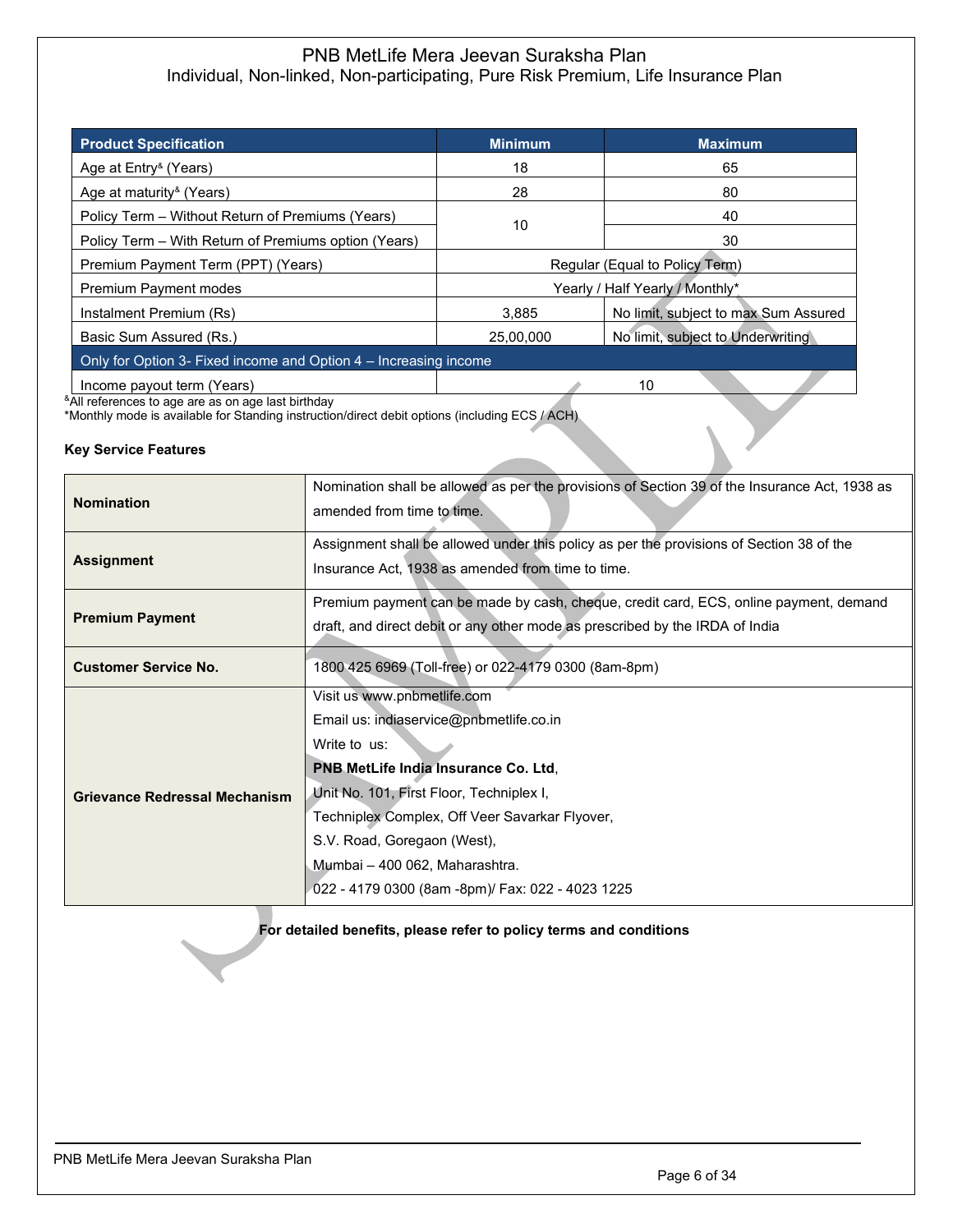# **TABLE OF CONTENTS**

| 2.          |  |
|-------------|--|
|             |  |
| 3.          |  |
|             |  |
|             |  |
| 3.2.1.      |  |
| 3.2.2.      |  |
|             |  |
| 3.3.1.      |  |
| 3.3.2.      |  |
| 3.3.3.      |  |
| 3.3.4.      |  |
| 4.          |  |
|             |  |
|             |  |
|             |  |
|             |  |
| 4.2.2.      |  |
|             |  |
|             |  |
|             |  |
|             |  |
| 5.          |  |
| 6.          |  |
|             |  |
|             |  |
|             |  |
|             |  |
|             |  |
|             |  |
|             |  |
|             |  |
|             |  |
| 6.10.       |  |
| 6.11.       |  |
| 6.12.       |  |
| 6.13.       |  |
| 6.14.       |  |
| 6.15.       |  |
| $7_{\cdot}$ |  |
|             |  |
|             |  |
|             |  |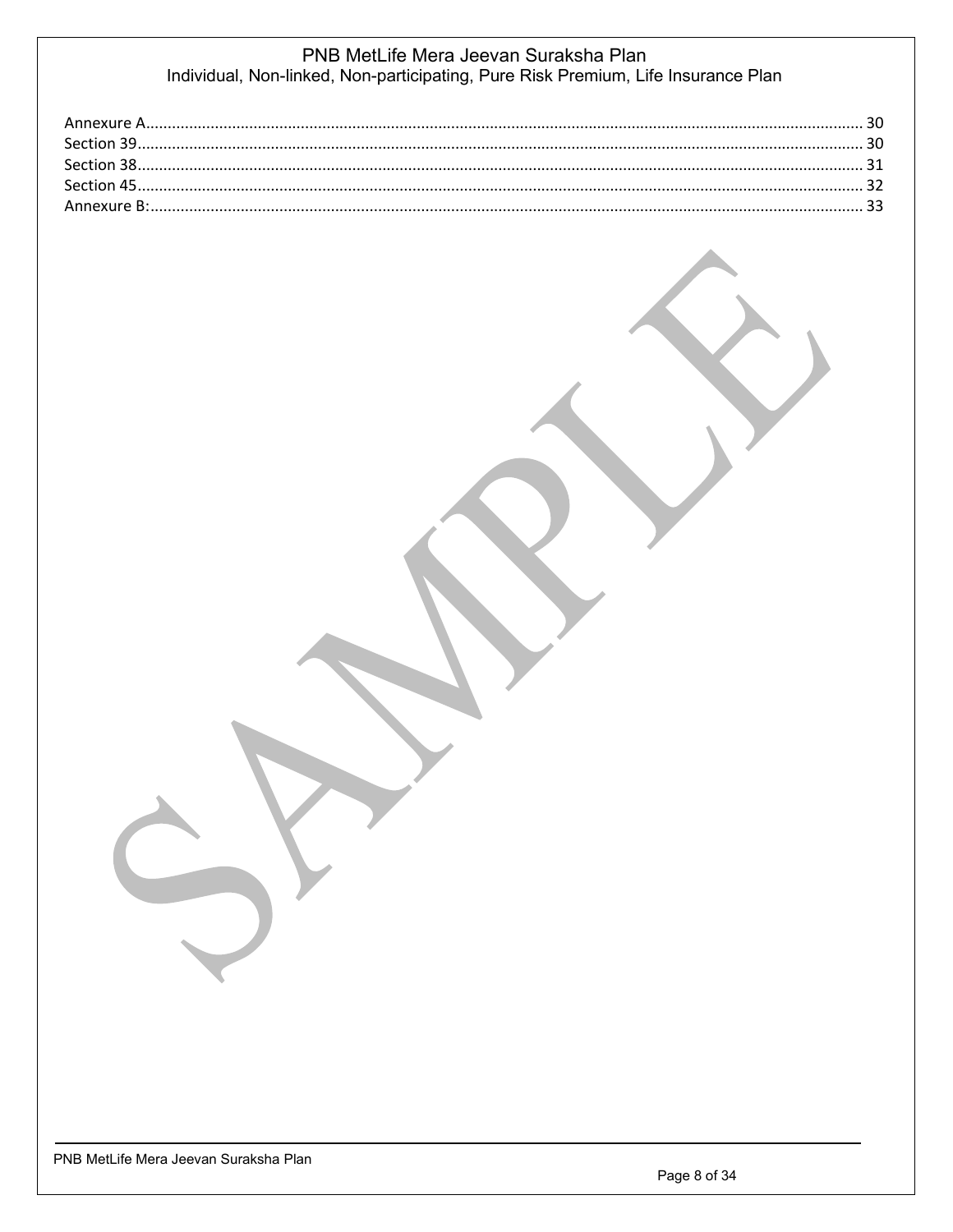# <span id="page-8-0"></span>**2. Part B**

# <span id="page-8-1"></span>**2.1. Definitions applicable to your policy**

The words or terms below that appear in this **Policy** in initial capitals and **bold** type will have the specific meaning given to them below. These defined words or terms will, where appropriate to the context, be read so that the singular includes the plural, and the masculine includes the feminine.

| Age                                           | Age as on the last birthday; i.e. the age of the Life Assured in completed years as on Date of Inception of the<br>Policy and is as shown in the Schedule                                                                                                                                                                              |
|-----------------------------------------------|----------------------------------------------------------------------------------------------------------------------------------------------------------------------------------------------------------------------------------------------------------------------------------------------------------------------------------------|
| <b>Annualised Premium</b>                     | The due premium as calculated and payable for a Policy Year. Annualised Premium excludes underwriting extra<br>premium, rider premiums, frequency loadings on premium, if any, GST (service tax and cess).                                                                                                                             |
| <b>Application</b>                            | The proposal form and any other information given to Us to decide whether and on what terms to issue this Policy                                                                                                                                                                                                                       |
| <b>Appointee</b>                              | The person named in the Schedule to receive payment under this Policy, if the Nominee is a minor at the time<br>payment becomes due under this Policy                                                                                                                                                                                  |
| <b>Basic Sum Assured</b><br>(BSA)/Sum Assured | The absolute amount specified in the Schedule which is the minimum amount assured to be paid on the death of<br>the Life Assured                                                                                                                                                                                                       |
| <b>Benefit Illustration</b>                   | An Annexure along with the Schedule that illustrates the premiums, guarantees, returns, benefits and values of<br>the proposed Policy. This Benefit Illustration complies with IRDA of India Regulations and contains clear<br>disclosure of both guaranteed and non-guaranteed benefits, if any, of the Policy                        |
| <b>Benefits</b>                               | The Death Benefit, Maturity Benefit, Surrender Benefit or any other benefit, as the case may be, applicable in the<br>terms and conditions of this Policy                                                                                                                                                                              |
| <b>Claimant</b>                               | Either the Life Assured or the Policyholder or the Nominee or the assignee or the legal heir of the Nominee /<br>policyholder as the case may be                                                                                                                                                                                       |
| Company/Us/We/Our                             | PNB MetLife India Insurance Company Limited                                                                                                                                                                                                                                                                                            |
| <b>Date of Commencement</b><br>of risk        | The date on which the risk under the Policy, comes into effect and is as specified in the Schedule. The<br>commencement of risk cover on the Life Assured shall depend on the age of the Life Assured on commencement<br>of the Policy                                                                                                 |
| Date of commencement of<br>the Policy         | The same as the Date of commencement of risk, on which this Policy is issued after We have accepted the risk<br>under the Application.                                                                                                                                                                                                 |
| <b>Grace Period</b>                           | A period of 15 days from the Installment Premium due date if the Installment Premium is payable monthly and 30<br>days for all other frequencies for payment of Installment Premium. The Policy shall continue to be in- force with<br>the insurance cover without any interruption as per terms of the policy during the Grace Period |
| <b>In-force Status</b>                        | A condition during the term of the Policy, wherein the coverage of risk on the life of the life assured is subsisting<br>and You have paid all the due Installment Premiums                                                                                                                                                            |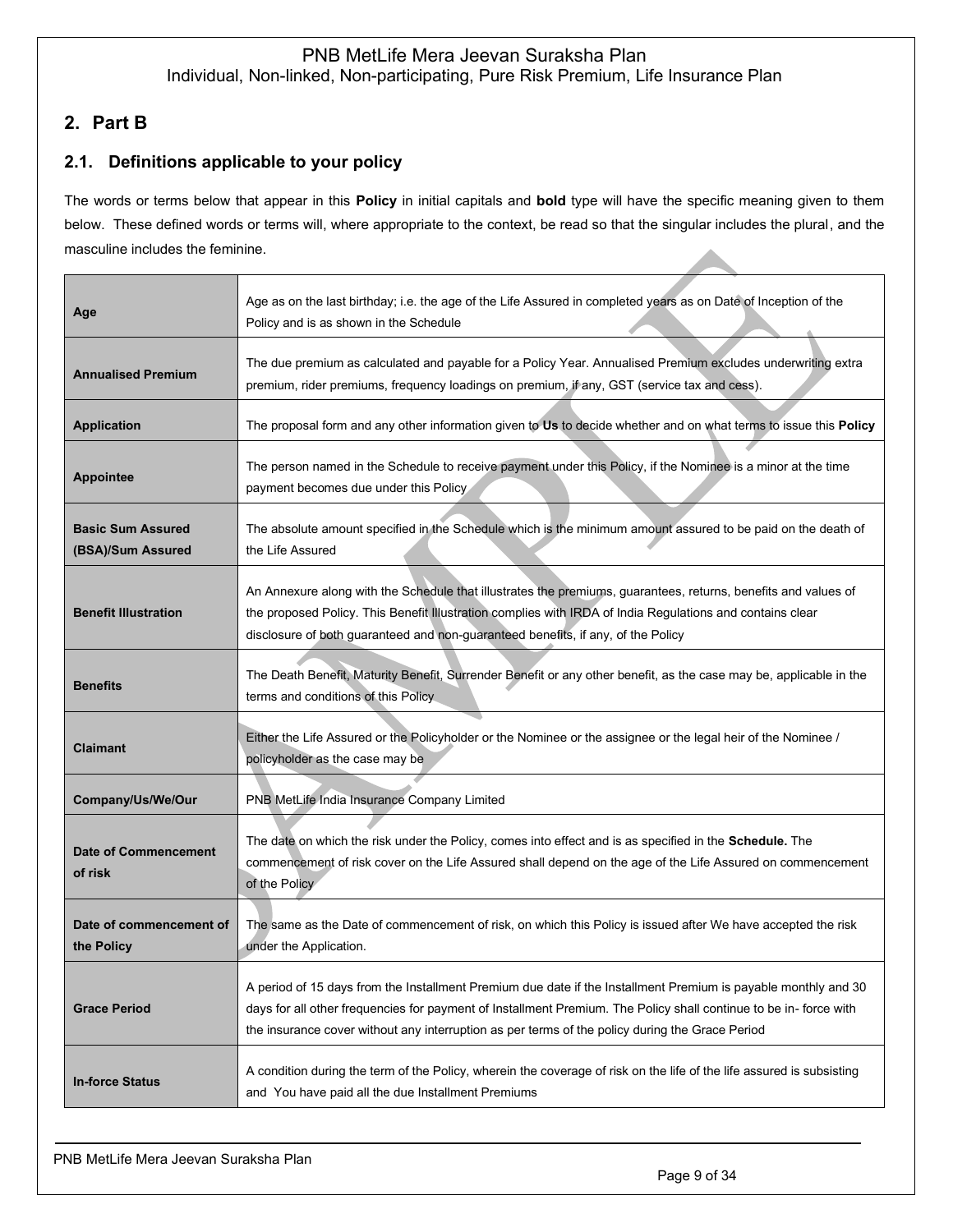| <b>Installment Premium</b>                 | The amount stipulated in the Schedule and paid at regular intervals (yearly/half yearly/ or monthly mode as shall<br>be applicable) by You for the chosen Premium Payment Term as consideration for acceptance of risk and<br>Benefits specified as such in the Policy Document                                                                                                                                                                                                                                                                                            |  |
|--------------------------------------------|----------------------------------------------------------------------------------------------------------------------------------------------------------------------------------------------------------------------------------------------------------------------------------------------------------------------------------------------------------------------------------------------------------------------------------------------------------------------------------------------------------------------------------------------------------------------------|--|
| <b>IRDA of India</b>                       | The Insurance Regulatory and Development Authority of India                                                                                                                                                                                                                                                                                                                                                                                                                                                                                                                |  |
| Lapse                                      | A condition wherein the Policy has not acquired Surrender Value and due Premiums have not been paid in full for<br>at least the first two consecutive Policy Years, as payable under the Policy, thereby rendering this Policy<br>unenforceable. No benefits will be paid when the Policy is in Lapse status.                                                                                                                                                                                                                                                              |  |
| <b>Life Assured</b>                        | The person, named as such in the Schedule, on whose life, the insurance cover is effected in the terms of this<br>Policy                                                                                                                                                                                                                                                                                                                                                                                                                                                   |  |
| <b>Maturity Benefit</b>                    | The amount of benefit which is payable on maturity i.e. at the end of the Policy Term, as stated at the inception of<br>the Policy contract                                                                                                                                                                                                                                                                                                                                                                                                                                |  |
| <b>Maturity Date</b>                       | The date specified in the Schedule on which the Maturity Benefit is payable to You                                                                                                                                                                                                                                                                                                                                                                                                                                                                                         |  |
| <b>Medical Practitioner</b>                | A person who holds a valid registration from the Medical Council of any State or Medical Council of India or<br>Council for Indian Medicine or for Homeopathy set up by the Government of India or a State Government and is<br>thereby entitled to practice medicine within its jurisdiction; and is acting within its scope and jurisdiction of license.<br>The medical practitioner shall not include: a) A close relative of the Policyholder/Life Assured; or b) A person who<br>resides with the Policyholder/Life Assured; or c) A person covered under this Policy |  |
| <b>Nominee</b>                             | The person or persons nominated under Section 39 of the Insurance Act, 1938, as amended from time to time, by<br>the You, to receive the admissible benefits, in the event of death of the Life Assured                                                                                                                                                                                                                                                                                                                                                                    |  |
| <b>Paid-up Benefit</b>                     | The amount payable on the occurrence of events, as specified under the Plan, when the Policy is in Paid-<br>up Status                                                                                                                                                                                                                                                                                                                                                                                                                                                      |  |
| Paid-up Status/ Reduced<br>paid- up Status | A condition during the Policy Term, wherein the Installment Premiums have been paid in full for at least the first<br>two consecutive Policy years, as required under the Plan and the remaining due Installment Premiums have not<br>been paid, rendering the Policy to continue at a reduced level of Benefits, as specified under the Policy                                                                                                                                                                                                                            |  |
| <b>Policy</b>                              | This PNB MetLife Mera Jeevan Suraksha Plan, along with the Schedule, Key Feature Document and Annexures,<br>which is the evidence of the contract between PNB MetLife India Insurance Company Limited and the<br>Policyholder                                                                                                                                                                                                                                                                                                                                              |  |
| <b>Policy Anniversary</b>                  | The start date of every subsequent Policy Year                                                                                                                                                                                                                                                                                                                                                                                                                                                                                                                             |  |
| <b>Policy Document</b>                     | This document, which is the evidence of the contract between PNB MetLife India Insurance Company Limited and<br>the Policyholder                                                                                                                                                                                                                                                                                                                                                                                                                                           |  |
| <b>Policy Term</b>                         | The entire term of the policy as specified in the Schedule                                                                                                                                                                                                                                                                                                                                                                                                                                                                                                                 |  |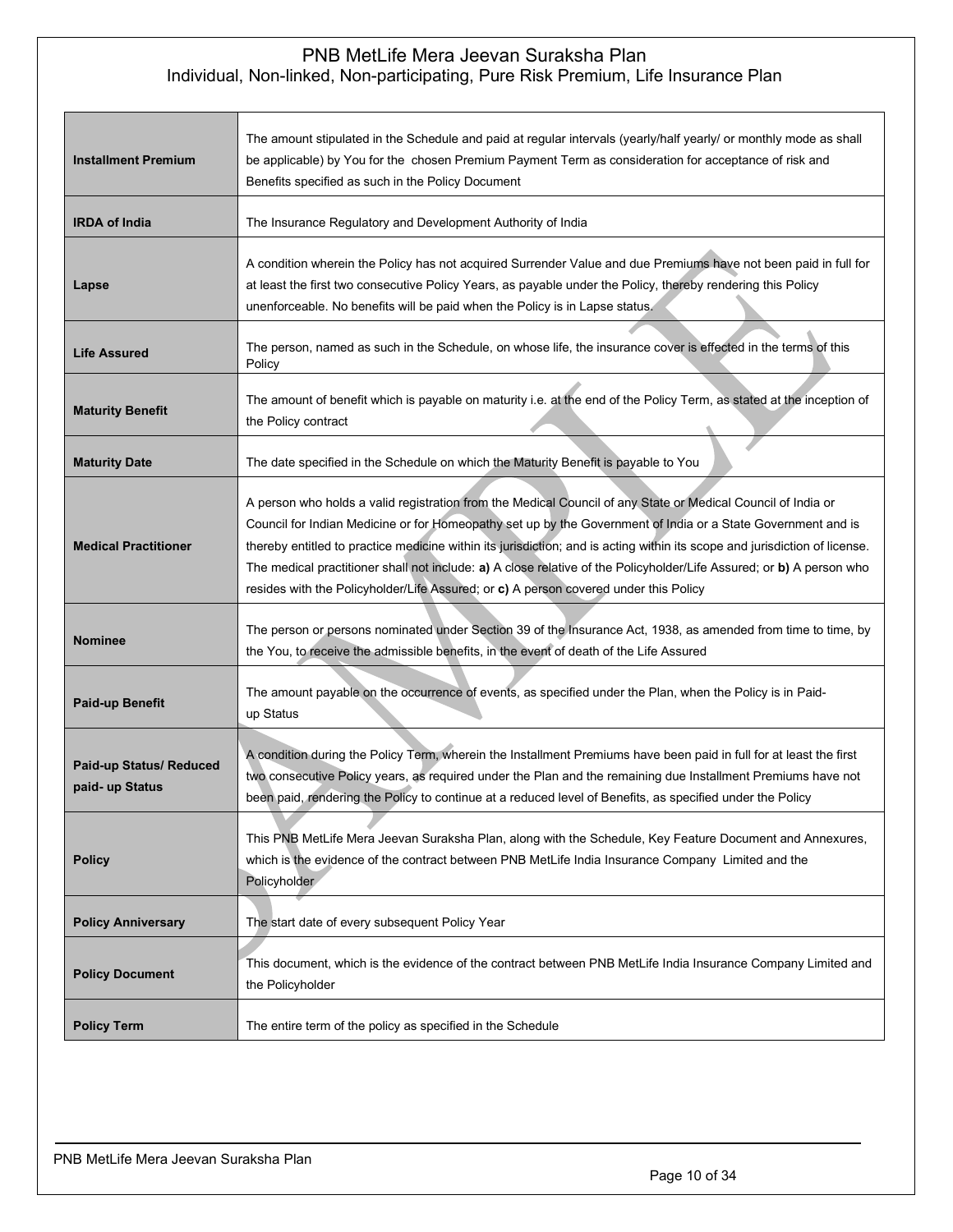| <b>Policy Year</b>                                     | A period of 12 consecutive months starting from the date of commencement of the Policy as stated in the<br>Schedule and ending on the day immediately preceding the following anniversary date and each subsequent<br>period of 12 consecutive months thereafter                                                                                                                                                                                                                                                                                                                                                                                                    |  |
|--------------------------------------------------------|---------------------------------------------------------------------------------------------------------------------------------------------------------------------------------------------------------------------------------------------------------------------------------------------------------------------------------------------------------------------------------------------------------------------------------------------------------------------------------------------------------------------------------------------------------------------------------------------------------------------------------------------------------------------|--|
| <b>Premium Payment Term</b>                            | The period or the term of the Policy during which You are required to pay the premiums with respect to the Policy,<br>to Us                                                                                                                                                                                                                                                                                                                                                                                                                                                                                                                                         |  |
| <b>Regulation</b>                                      | The laws and regulations as in effect from time to time and applicable to this Policy, including without limitation,<br>the regulations and directions issued by the IRDA of India from time to time                                                                                                                                                                                                                                                                                                                                                                                                                                                                |  |
| <b>Revival</b>                                         | "Revival" means restoration of the Policy, which was discontinued due to the non-payment of premium, with all the<br>benefits mentioned in the Policy Document, with or without rider benefits if any, upon the receipt of all the premiums<br>due and other charges or late fee if any, as per the terms and conditions of the Policy, upon being satisfied as to<br>the continued insurability of the Life Assured or Policyholder on the basis of the information, documents and reports<br>furnished by the Policyholder, in accordance with Board approved Underwriting policy.                                                                                |  |
| <b>Revival Period</b>                                  | "Revival Period" means the period of five consecutive years from the date of first unpaid premium, during which<br>period the Policyholder is entitled to revive the Policy which was discontinued due to the non-payment of premium.                                                                                                                                                                                                                                                                                                                                                                                                                               |  |
| <b>Schedule</b>                                        | The attached Schedule that provides your Policy Benefits, the terms of the contract and details provided by You,<br>along with all its annexes, issued by Us for this Policy. The Schedule also includes any amendments to the<br>attached Schedule which may be issued from time to time                                                                                                                                                                                                                                                                                                                                                                           |  |
| Second Life (only in Life<br>Partner option is chosen) | Your wife or husband who is covered under the policy subject to underwriting by the company                                                                                                                                                                                                                                                                                                                                                                                                                                                                                                                                                                         |  |
| <b>Sum Assured on Maturity</b>                         | The absolute amount of benefit which is the Total Premium Paid and is guaranteed to be paid on the Maturity<br>Date if the Policyholder has opted the With Return of Premium option on the Date of Inception of the Policy (as<br>stated in the Schedule).                                                                                                                                                                                                                                                                                                                                                                                                          |  |
| Surrender                                              | The complete withdrawal/ termination of the Policy in its entirety by You                                                                                                                                                                                                                                                                                                                                                                                                                                                                                                                                                                                           |  |
| <b>Surrender Value</b>                                 | An amount, as specified under the Plan, that is payable upon You requesting for Surrender of the Policy in<br>accordance with the terms and conditions of the Policy.                                                                                                                                                                                                                                                                                                                                                                                                                                                                                               |  |
| <b>Terminal Illness</b>                                | An advanced or rapidly progressing incurable disease where, in the opinion of two independent medical<br>practitioners' specializing in treatment of such illness, life expectancy is no greater than twelve months from the<br>date of notification of claim. The terminal illness must be diagnosed and confirmed by independent medical<br>practitioners' specializing in treatment of such illness registered with the Indian Medical Association and the<br>diagnosis of Terminal Illness should be approved by the Company. The Company reserves the right for<br>independent assessment. The policy terminates with the payment of terminal illness benefit. |  |
| <b>Total Premium Paid</b>                              | All Installment Premiums received by Us during the Premium Payment Term excluding extra underwriting<br>premiums, rider premium and GST (Service tax and cess) paid by the Policyholder but includes any frequency<br>factor loading.                                                                                                                                                                                                                                                                                                                                                                                                                               |  |
| You/your                                               | The Policyholder named in the Policy Schedule                                                                                                                                                                                                                                                                                                                                                                                                                                                                                                                                                                                                                       |  |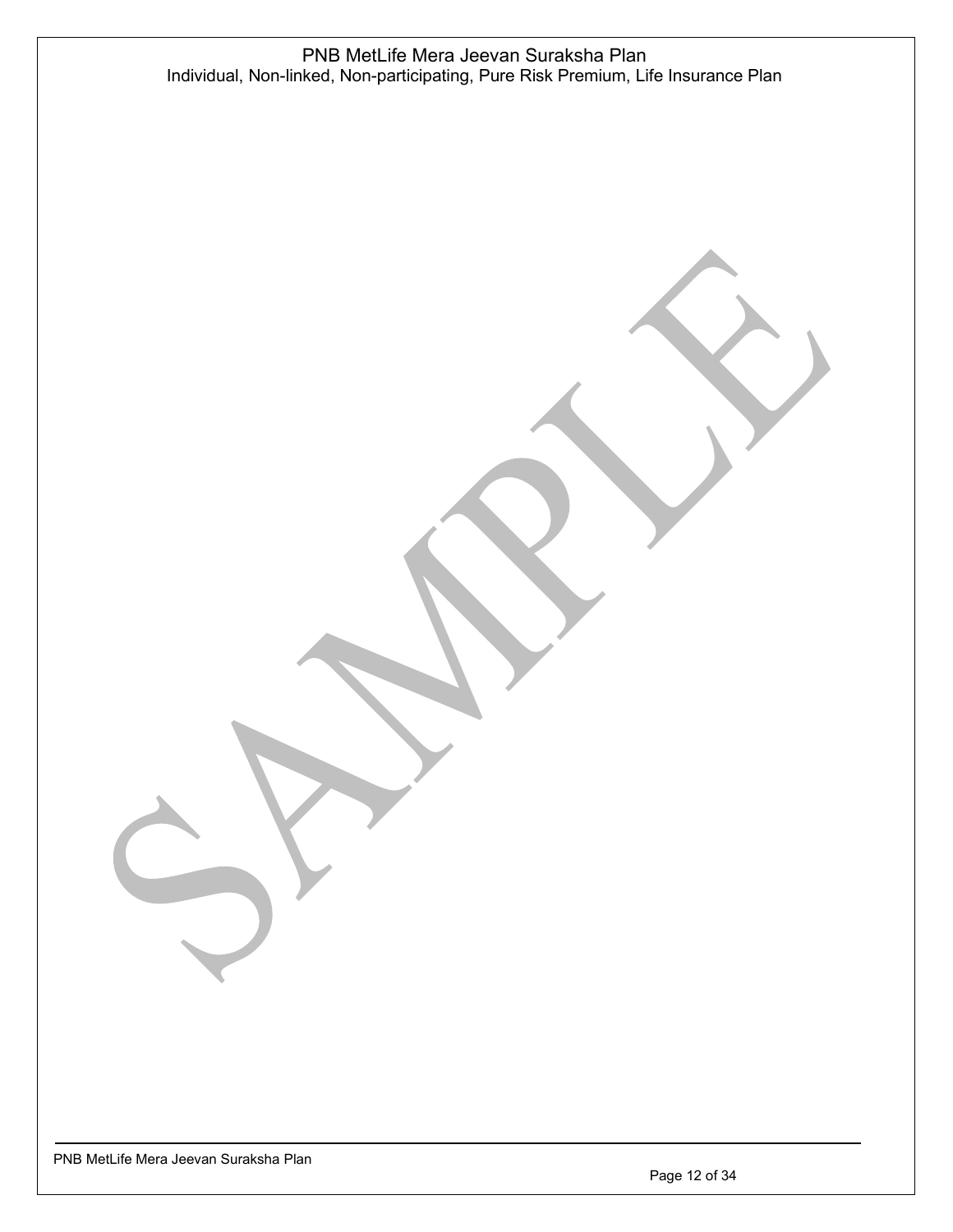$\mathcal{L}=\mathcal{L}^{\mathcal{L}}$ Individual, Non-linked, Non-participating, Pure Risk Premium, Life Insurance Plan

# <span id="page-12-0"></span>**3. Part C**

## <span id="page-12-1"></span>**Policy Features, Benefits & Premium Payment Conditions**

# **3.1. Policy Features**

PNB MetLife Mera Jeevan Suraksha Plan is an Individual, Non-linked, Non –participating, Pure Risk Premium, Life Insurance Plan with regular premium payment term that offers benefits on Death or Terminal Illness. Where **With** Return of Premiums option is selected, all premiums paid into the policy will be returned on maturity (this amount will exclude underwriting extra & applicable taxes). The benefits will be payable subject to the terms and conditions of this Policy, as mentioned in this Policy Document.

## <span id="page-12-2"></span>**3.2. Policy Benefits**

### <span id="page-12-3"></span>**3.2.1. Death / Terminal Illness Benefit**

### **Option 1 – Lump sum**

Sum Assured on Death shall be payable as a lump sum on the first occurrence of Death or diagnosis of Terminal Illness. The policy terminates with the payment of death or Terminal Illness claim amount.

### **Option 2 – Life partner**

Both the Policyholder (the First life) and his/her spouse (the Second Life) are covered. The cover to the Second life shall be equal to 50% of the Basic Sum Assured chosen by the Policyholder subject to a maximum of Rs. 1 Crore.

The following table summarizes the death or terminal illness benefit under different scenarios in this option:

|                                                                                                   | Sum Assured on Death in respect of first life is<br>payable as a lump sum                                                                                     |
|---------------------------------------------------------------------------------------------------|---------------------------------------------------------------------------------------------------------------------------------------------------------------|
| On first occurrence of death or diagnosis of terminal<br>illness for the first life               | The policy continues with future premium being<br>waived                                                                                                      |
|                                                                                                   | On subsequent occurrence of death or diagnosis of<br>٠<br>terminal illness of the second life, the Sum Assured<br>on Death in respect of second life is paid. |
|                                                                                                   | The policy terminates with the payment of this<br>$\bullet$<br>amount.                                                                                        |
|                                                                                                   | Sum Assured on Death in respect of second life is<br>$\bullet$<br>payable as a lump sum                                                                       |
|                                                                                                   | The policy shall continue with reduced premiums with<br>$\bullet$<br>respect to first life                                                                    |
| On first occurrence of death or diagnosis of terminal                                             | On subsequent occurrence of death or diagnosis of<br>$\bullet$                                                                                                |
| illness for the second life preceding the first life,                                             | terminal illness of the first life, the Sum Assured on                                                                                                        |
|                                                                                                   | Death in respect of first life is paid.                                                                                                                       |
|                                                                                                   | The policy terminates with the payment of this<br>٠<br>amount.                                                                                                |
| On first occurrence of death or diagnosis of terminal<br>illness of both the lives simultaneously | Sum Assured on Death in respect of both the first life<br>$\bullet$<br>and the second life will be paid as lump sum and the<br>policy is terminated.          |

Once Option 2 – Life partner is chosen the policyholder cannot discontinue the coverage of the particular life, unless it is due to the events as mentioned above.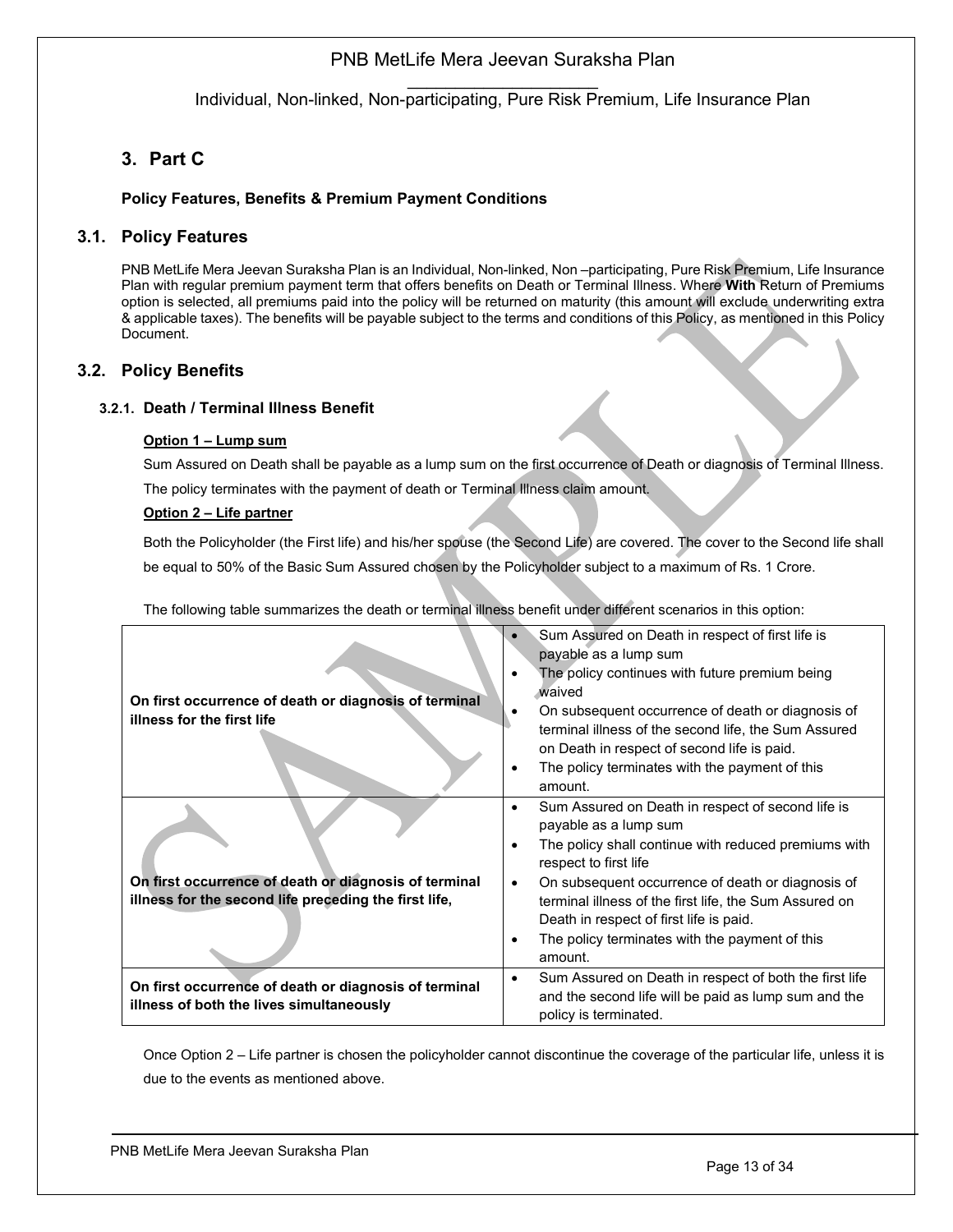### $\mathcal{L}=\mathcal{L}^{\mathcal{L}}$ Individual, Non-linked, Non-participating, Pure Risk Premium, Life Insurance Plan

Option 2 – Life Partner shall only be available where the Basic Sum Assured of First Life is greater than equal to Rs. 50 lacs.

### **Option 3 – Fixed income**

On first occurrence of Death or diagnosis of Terminal Illness, Sum Assured on Death shall be payable. Sum Assured on Death shall be equal to lump sum amount payable immediately plus fixed Monthly Income payable over 120 months in installments, where the first installment of monthly income will be payable one month from date of death of the life assured. Lump Sum payable is equal to 100 times of Monthly Income chosen at the time of inception.

The policy terminates with the payment of the last installment of Monthly Income.

### **Option 4 – Increasing income**

On first occurrence of Death or diagnosis of Terminal Illness, Sum Assured on Death shall be payable. Sum Assured on Death shall be equal to lump sum amount payable immediately plus increasing Monthly Income payable over 120 months in installments increasing at 10% simple per annum, where the first installment of monthly income will be payable one month from date of death of the life assured.

Lump Sum payable is equal to 100 times of Monthly Income chosen at the time of inception. The policy terminates with the payment of the last installment of Monthly Income.

### **For Option 1 – Lump sum, Option 3 – Fixed income, and Option 4 – Increasing income**

### **Sum Assured on Death shall be defined as higher of**

- 10 times the Annualized Premium
- Basic sum assured
- 105% of Total Premiums Paid up to the date of death or diagnosis of terminal illness

### **For Option 2 – Life partner**

### **Sum Assured on Death in respect of first life** shall be defined as Higher of

- 10 times the Annualized Premium in respect of first life
- Basic sum assured in respect of first life
- 105% of Total Premiums Paid in respect of first life, up to the date of death or diagnosis of terminal illness.

**Sum Assured on Death in respect of second life** shall be defined as Higher of

- 10 times the Annualized Premium in respect of second life
- Basic sum assured in respect of second life
- 105% of Total Premiums Paid in respect of second life, up to the date of death or diagnosis of terminal illness

Where **basic sum assured** is the absolute amount to be paid on death and is equal to "Lump sum" amount payable immediately plus Total Monthly Income (if any) payable over 120 months on first occurrence of death or diagnosis of Terminal Illness

Please refer Part F, Section 6.9 for the details of terminal illness

### <span id="page-13-0"></span>**3.2.2. Maturity Benefit**

**Maturity benefit is payable only if 'with return of premiums' option is chosen.**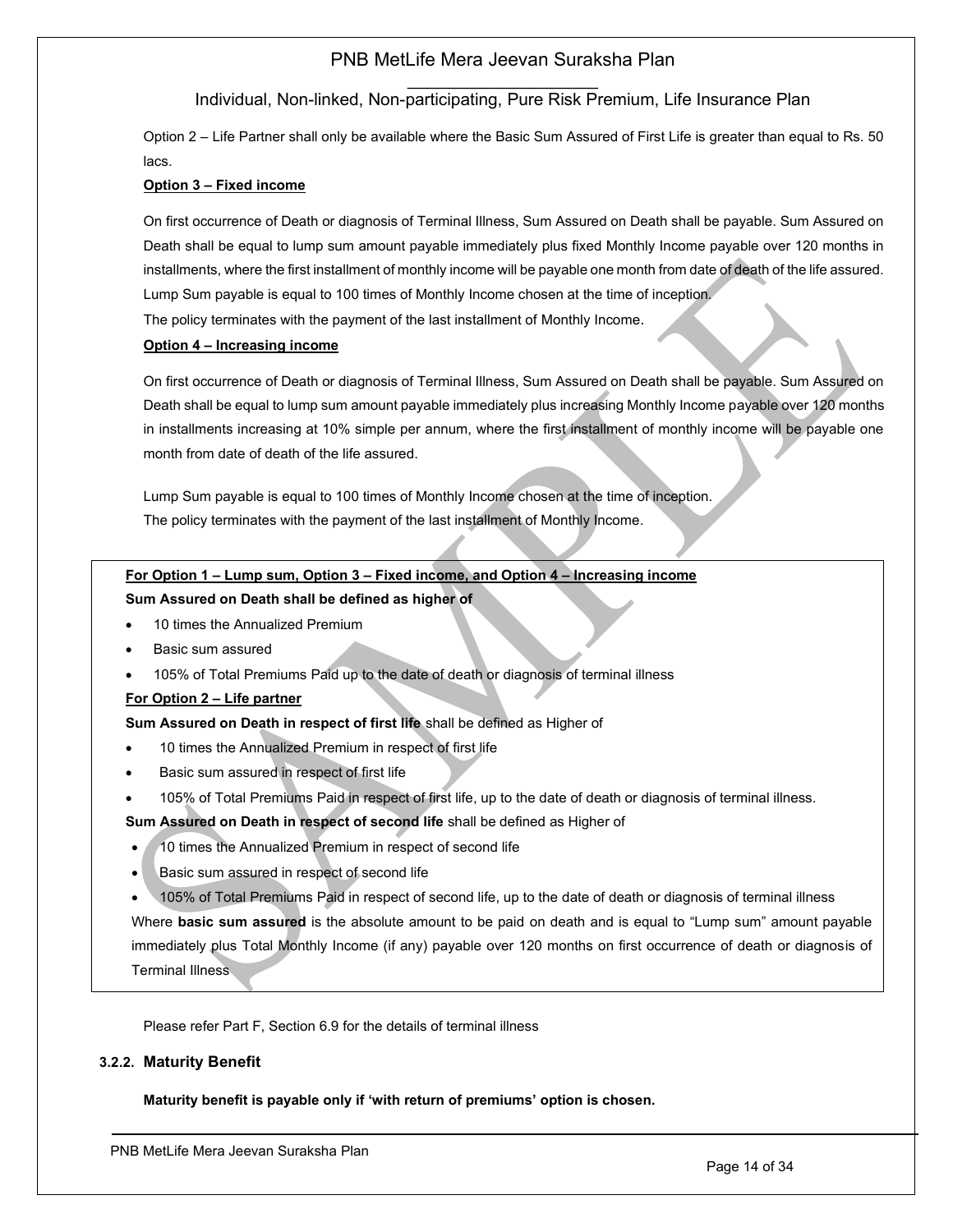$\mathcal{L}=\mathcal{L}^{\mathcal{L}}$ Individual, Non-linked, Non-participating, Pure Risk Premium, Life Insurance Plan

Maturity benefit is equal to sum assured on maturity.

**For Option 1 – Lump sum, Option 3 – Fixed income, and Option 4 – Increasing income**, Sum Assured on Maturity is the absolute amount of benefit guaranteed to be paid on maturity, which is Total Premiums Paid.

**For Option 2 – Life partner**, the following table summarizes the maturity benefit under different scenarios:

| On survival of both lives till maturity                                                                           | Sum Assured on Maturity in respect of both lives, which<br>$\bullet$<br>is the absolute amount of benefit guaranteed to be paid<br>on maturity and is equal to Total Premiums Paid in<br>respect of both life cover.                                                                        |
|-------------------------------------------------------------------------------------------------------------------|---------------------------------------------------------------------------------------------------------------------------------------------------------------------------------------------------------------------------------------------------------------------------------------------|
| In case of death or diagnosis of terminal illness of the<br>first life, and survival of second life till maturity | Sum Assured on Maturity in respect of the second life,<br>٠<br>which is the absolute amount of benefit guaranteed to<br>be paid on maturity, and is equal to total additional<br>premiums paid (including premiums which are waived<br>and paid by insurance company) for second life cover |
| In case of death or diagnosis of terminal illness of the<br>second life, and survival of first life till maturity | Sum Assured on Maturity in respect of the first life,<br>which is the absolute amount of benefit guaranteed to<br>be paid on maturity, and is equal to Total Premiums<br>Paid for First Life cover                                                                                          |

No maturity benefit will be paid under 'without return of premiums' option. The Policy terminates with the payment of maturity benefit.

# <span id="page-14-0"></span>**3.3. Premium Payment Conditions**

## <span id="page-14-1"></span>**3.3.1. Payment of Premium**

- (a) The available premium payment modes under the Policy are annual, half-yearly, and monthly.
- (b) For monthly mode, first two months Installment Premiums will be collected in advance at the time of issuance of the Policy.
- (c) You must pay the Installment Premiums on or before the due date specified in the Schedule
- (d) Installment Premiums are payable for the entire Premium Payment Term or until death whichever happens earlier.
- (e) All taxes, cesses, surcharge and other levies, whether existing now or introduced in the future, will be levied, as and when applicable, on the Instalment Premiums to be paid by You.
- (f) Collection of advance Installment Premium shall be allowed under this Policy provided due Installment Premiums are collected in the same financial year. However, where the Installment Premium due in one financial year is being collected in advance in earlier financial year, We will accept the same for a maximum period of 3 months in advance of the due date of that Instalment Premium.

### <span id="page-14-2"></span>**3.3.2. Alteration of the Premium payment mode**

You may change the premium payment mode provided that You give Us a written request. The change in premium payment mode will be applied only from the Policy Anniversary following the date of Your request. You must comply with the applicable minimum premium criteria on account of mode change.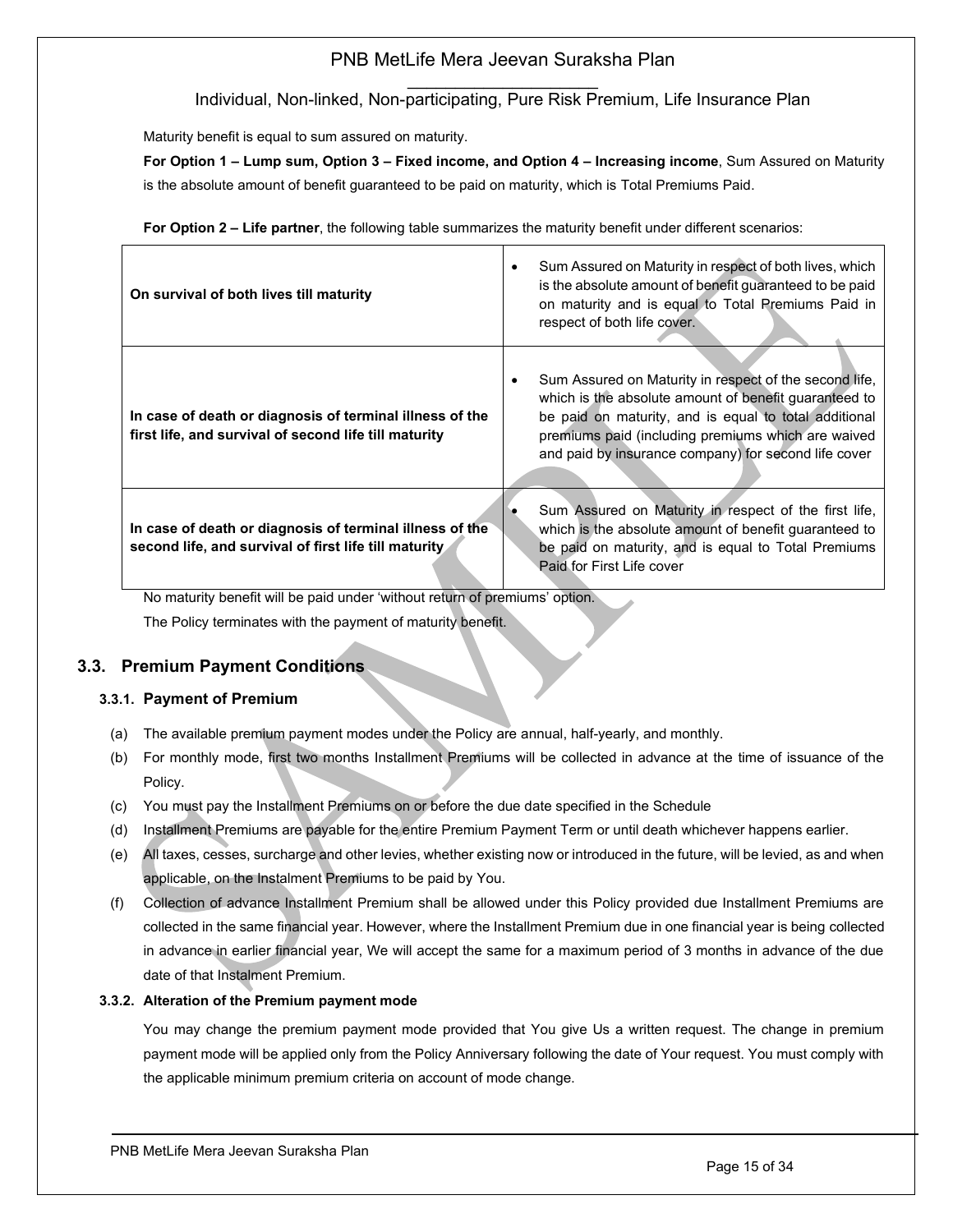$\mathcal{L}=\mathcal{L}^{\mathcal{L}}$ Individual, Non-linked, Non-participating, Pure Risk Premium, Life Insurance Plan

## <span id="page-15-0"></span>**3.3.3. Grace Period**

Premium that is not received in full by us by its due date may be paid in full during the Grace Period. In the event of the Life Assured's death during the Grace Period, the Death Benefit shall be payable in full in accordance with clause 3.2.1

### <span id="page-15-1"></span>**3.3.4. Premium mode loading / Modal Factors**

You may opt to pay premiums by Yearly, Half Yearly, or Monthly mode subject to the minimum annualised premium under each mode. Modal factors on annualised premium will be applicable as per the table below:

| <b>Premium Paying Mode</b> | <b>Modal Factors</b> |
|----------------------------|----------------------|
| <b>Half Yearly</b>         | 0.5131               |
| Monthly                    | 0.0886               |

Alteration between different modes of Premium Payment is allowed at any policy anniversary on request.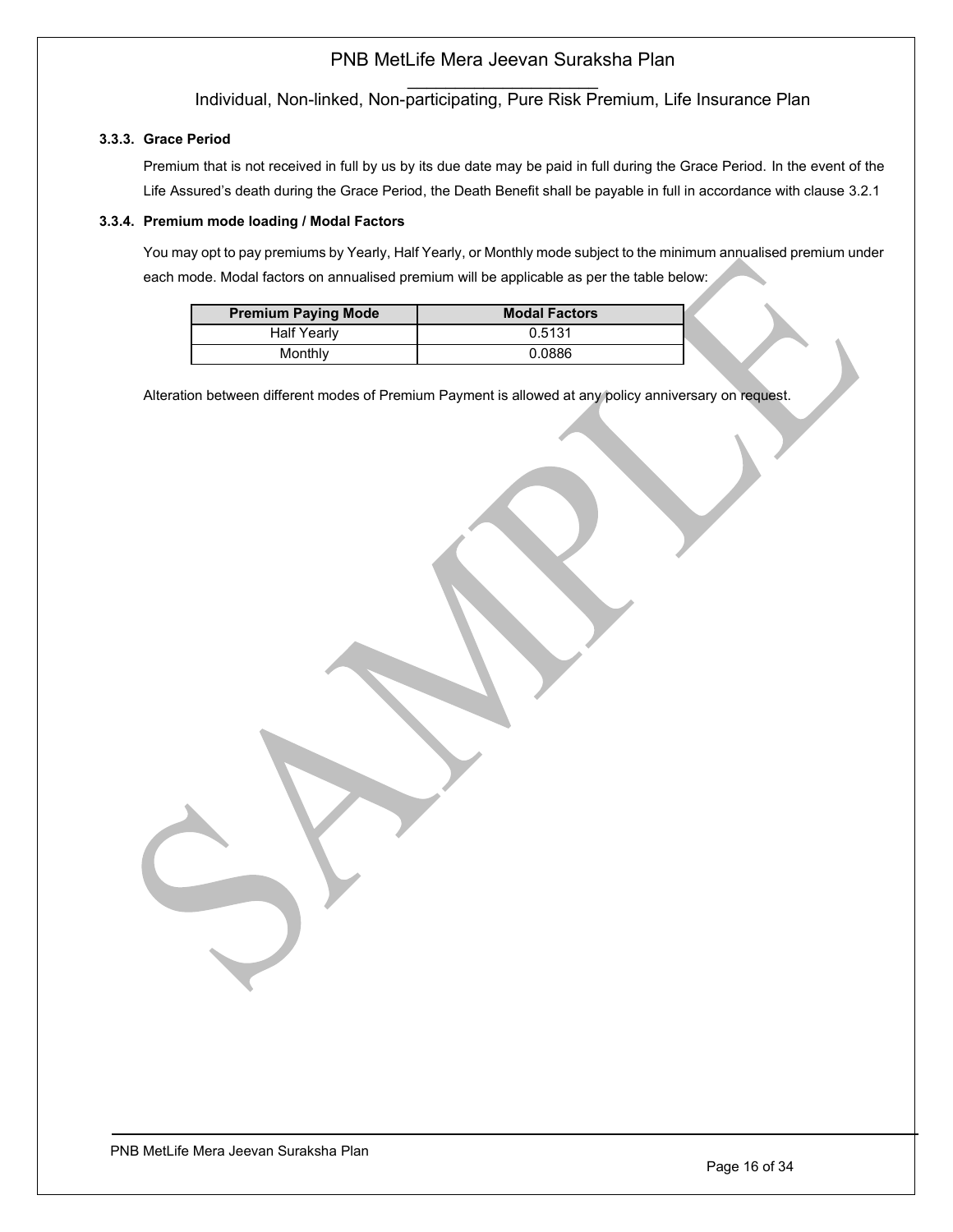$\mathcal{L}=\mathcal{L}^{\mathcal{L}}$ Individual, Non-linked, Non-participating, Pure Risk Premium, Life Insurance Plan

# <span id="page-16-0"></span>**4. Part D**

## <span id="page-16-1"></span>**Policy Servicing Conditions**

You are requested to refer to the Policy Servicing Conditions described below before making a request for Policy servicing to Us.

## <span id="page-16-2"></span>**4.1. Free Look Period**

A free look period of 15 days (30 days for Distance Marketing) from the date of receipt of the policy document is provided under this product. In case the Policyholder is not satisfied with the terms and conditions of the policy, he / she may send a written notice stating the reasons for cancellation to the Company. The Company shall refund the installment Premiums paid subject to a deduction of a proportionate risk premium for the period of cover in addition to the expenses incurred on medical examination (if any) and stamp duty charges.

## **4.2. Premium Discontinuance**

<span id="page-16-3"></span>If you discontinue paying Premium, the policy will either Lapse or get converted to Paid-Up Status in accordance with the following provisions:

### **4.2.1. Lapse**

<span id="page-16-4"></span>**Without Return of Premiums:** Being a regular premium paying policy, the policy shall lapse in case of non-payment of premium at the end of the grace period allowed under the policy.

**With Return of Premiums:** If all due installment premiums for at least the first two consecutive Policy Years are not paid in full, the Policy lapses at the end of the Grace Period and the risk cover will cease immediately.

No benefits will be paid when the Policy is in lapsed status. A lapsed policy can be revived as defined in section 4.5.

If a lapsed policy is not revived at the end of the Revival Period, the Policy will be terminated.

### **4.2.2. Paid-Up Value**

<span id="page-16-5"></span>If all due Installment Premiums for at least the first two consecutive Policy Years have been received and if policy has acquired a non-zero surrender value and no future installment premiums are paid, the policy will continue as a paid up policy with reduced benefits, however the policyholder shall have the option to surrender the policy.

Paid-up policy is a default non forfeiture benefit. Such Paid-up policies can be revived within the Revival Period. Once Policy becomes paid up and is not revived till the end of the Revival Period it will continue to be in Paid-up status.

# **Death or Terminal Illness Benefit** For **Option 1 – Lump sum**

Paid-Up Sum Assured on Death is payable, where paid-up sum assured on death is defined as:

Sum Assured on Death \* (Number of Installment Premiums paid/ Number of Installment Premiums payable during the Premium Payment Term).

The policy terminates with the payment of this claim amount.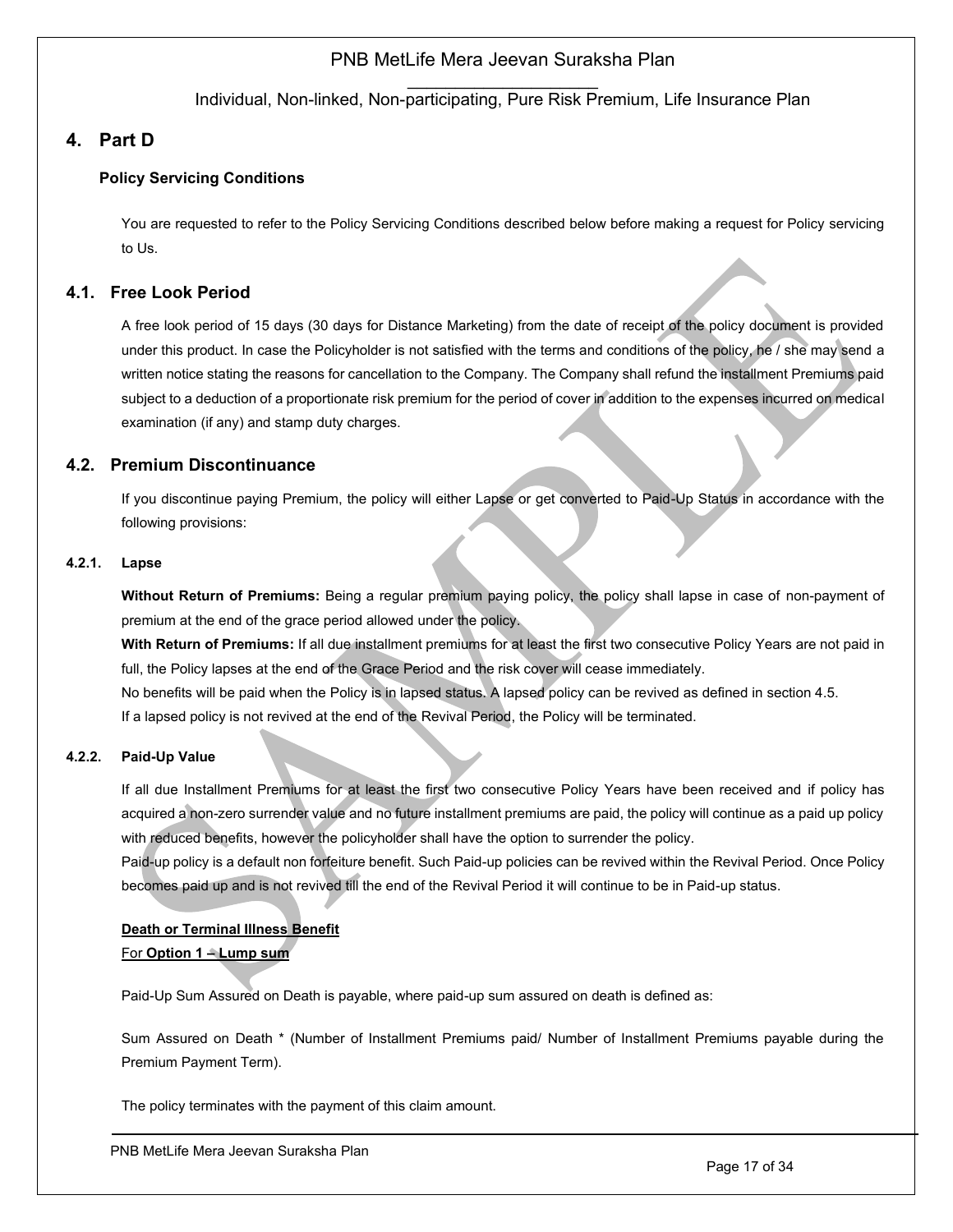## $\mathcal{L}=\mathcal{L}^{\mathcal{L}}$ Individual, Non-linked, Non-participating, Pure Risk Premium, Life Insurance Plan

### For **Option 2 – Life partner**

| On first occurrence of death or diagnosis of terminal<br>illness for the first life                            | Paid - up Sum Assured on Death in respect of first life<br>$\bullet$<br>is payable as a lump sum where paid-up sum assured<br>on death is defined as,<br>Sum Assured on Death in respect of first life * (Number<br>of Installment Premiums paid/ Number of Installment<br>Premiums payable during the Premium Payment<br>Term)<br>On subsequent occurrence of death or diagnosis of<br>$\bullet$<br>terminal illness of the second life, paid - up Sum<br>Assured on Death in respect of Second Life is paid and<br>the policy terminates                                                               |
|----------------------------------------------------------------------------------------------------------------|----------------------------------------------------------------------------------------------------------------------------------------------------------------------------------------------------------------------------------------------------------------------------------------------------------------------------------------------------------------------------------------------------------------------------------------------------------------------------------------------------------------------------------------------------------------------------------------------------------|
| On first occurrence of death or diagnosis of terminal<br>illness for the second life preceding the first life, | Paid - up Sum Assured on Death in respect of second<br>$\bullet$<br>life is payable as a lump sum where paid-up sum<br>assured on death is defined as,<br>Sum Assured on Death in respect of second life *<br>(Number of Installment Premiums paid/ Number of<br>Installment Premiums payable during the Premium<br>Payment Term)<br>On subsequent occurrence of death or diagnosis of<br>terminal illness of the first life, paid - up Sum Assured<br>on Death in respect of first life shall be payable and<br>the policy terminates<br>Paid - up Sum Assured on Death in respect of both<br>$\bullet$ |
| On first occurrence of death or diagnosis of terminal<br>illness of both the lives simultaneously              | the first life and the second life will be paid as lump<br>sum and the policy is terminated.                                                                                                                                                                                                                                                                                                                                                                                                                                                                                                             |

## For **Option 3 – Fixed income and Option 4 – Increasing income**

Paid-Up Sum Assured on Death is payable, which is equal to Sum Assured on Death \* (Number of Installment Premiums paid/ Number of Installment Premiums payable during the Premium Payment Term).

Paid-Up Sum Assured on Death is defined as

- 10 times the Annualized Premium \* (t / n)
- Paid-Up Basic sum assured, which is the "Lump Sum \* (t / n)" amount payable immediately plus Total Monthly Income \* (t / n) payable over 120 months on first occurrence of death or diagnosis of Terminal Illness.
- 105% of Total Premiums Paid up to the date of death.

Where, "t" refers the Number of Installment Premiums paid and "n" refers the Number of Installment Premiums payable during the Premium Payment Term. The policy terminates with the payment of the last installment of Monthly Income.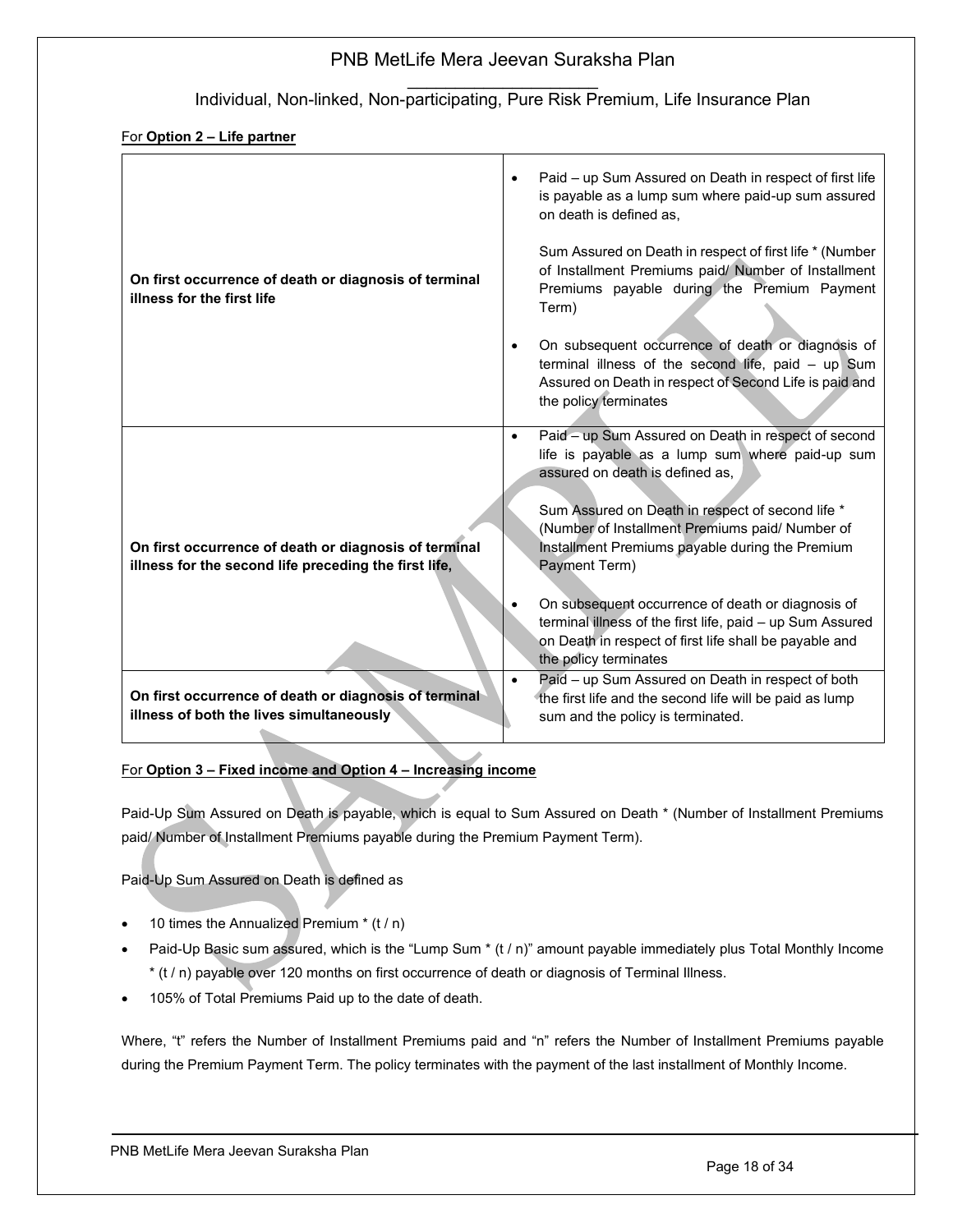## $\mathcal{L}=\mathcal{L}^{\mathcal{L}}$ Individual, Non-linked, Non-participating, Pure Risk Premium, Life Insurance Plan

### **Maturity Benefit**

Paid – up sum assured on maturity is payable as Maturity benefit.

Maturity benefit is payable only if 'with return of premiums' option is chosen.

For Option 1 – Lump Sum payout, Option 3 – Fixed Income, and Option 4 – Increasing Income, Paid - up Sum Assured on Maturity is the absolute amount of benefit guaranteed to be paid on maturity, which is Total Premiums Paid till the policy becomes paid-up.

For Option 2 – Life Partner:

| On survival of both lives till maturity                                                                           | Paid – up Sum Assured on Maturity in respect of both<br>$\bullet$<br>lives, which is the absolute amount of benefit<br>guaranteed to be paid on maturity and is equal to Total<br>Premiums Paid in respect of both life cover till the<br>policy becomes paid-up                                                                    |
|-------------------------------------------------------------------------------------------------------------------|-------------------------------------------------------------------------------------------------------------------------------------------------------------------------------------------------------------------------------------------------------------------------------------------------------------------------------------|
| In case of death or diagnosis of terminal illness of the<br>First Life, and survival of Second Life till maturity | Paid – up Sum Assured on Maturity in respect of the<br>Second Life, which is the absolute amount of benefit<br>guaranteed to be paid on maturity, and is equal to total<br>additional premiums paid (including premiums which<br>are waived and paid by insurance company) for<br>Second Life cover till the policy becomes paid-up |
| In case of death or diagnosis of terminal illness of the<br>Second Life, and survival of First Life till maturity | Paid - up Sum Assured on Maturity in respect of the<br>First Life, which is the absolute amount of benefit<br>guaranteed to be paid on maturity, and is equal to Total<br>Premiums Paid for First Life cover till the policy<br>becomes paid - up                                                                                   |

The Policy terminates with the payment of maturity benefit.

Paid up Sum Assured on Maturity is zero if 'without return of premiums' option is chosen.

# **4.3. Loan**

<span id="page-18-0"></span>Loans **are not** available under this Policy

# **4.4. Surrender**

<span id="page-18-1"></span>Surrender benefit is payable only if 'with Return of Premiums' option is chosen.

If all Installment Premiums have been paid for at least the first two consecutive Policy Years and no claims made under the policy, the policy shall acquire a surrender value.

The policy will be terminated once it is surrendered. The surrender value payable shall be higher of guaranteed surrender value and special surrender value as given below -

Guaranteed Surrender Value (GSV) = GSV Factor multiplied by Total Premiums Paid.

The total premiums paid considered in calculation of GSV are installment premiums excluding taxes and underwriting extra premiums paid, if any.

The GSV factors are shown in **Annexure B**.

**Option 2 - Life partner**: The Total Premiums Paid with respect to each life considered in calculation of GSV are Installment Premiums with respect to each life.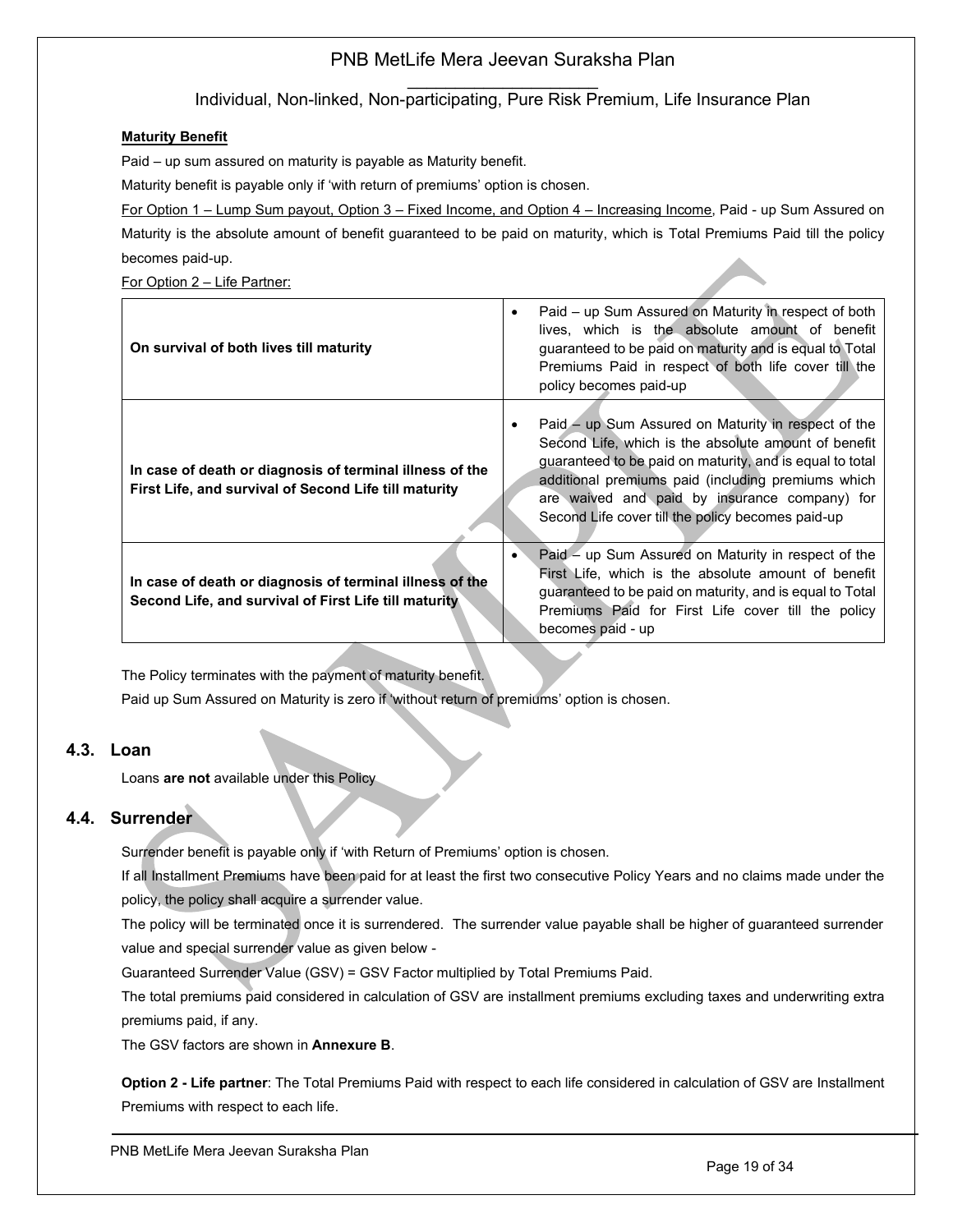$\mathcal{L}=\mathcal{L}^{\mathcal{L}}$ Individual, Non-linked, Non-participating, Pure Risk Premium, Life Insurance Plan

Special Surrender Value is calculated as Maturity Paid-up Sum Assured x SSV factor, Where Maturity Paid-up Sum Assured for,

- **Without Return of Premiums**: zero
- **With Return of Premiums (For Option 1 – Lump sum, Option 3 – Fixed income, and Option 4 – Increasing income):** is the absolute amount of benefit guaranteed to be paid on maturity.
- **With Return of Premium (Option 2- Life partner):** is the absolute amount of benefit guaranteed to be paid on maturity with respect to each life, which is total premiums paid (including premiums which are waived and paid by us or the insurance company, if any) with respect to each life.

The applicable surrender value factors vary according to the policy term and policy year of surrender.

## <span id="page-19-0"></span>**4.5. Policy Revival**

A Policy that has Lapsed or that has been converted to Paid-up Status in accordance with Section 4.2 may be revived during the Revival Period by giving Us written notice to revive the Policy, provided that:

- a. Satisfactory evidence of insurability of the Life Assured in accordance with Our board approved underwriting policy is provided to Us at Your expense. We may charge extra premium for the continuance of the Policy in accordance with Our board approved underwriting policy;
- b. The due Installment Premium and interest at the Prevailing rate of interest specified by Us is paid to Us in full. Currently, the Company charges 7.5% p.a. interest on revivals. We may change this interest rate from time to time.
- c. The rate of interest is calculated as the 10 Year G-Sec rate plus 100 basis points, rounded up to the nearest 50 basis points. The Company will review the rate on annual basis in April based on the prevailing G-Sec rate. However, under special circumstances where G-Sec rate changes in excess of 200 basis points from the G-Sec rate used for calculating the current interest rate, the Company shall review the rate based on the prevailing G-Sec rate.
- d. This formula will be reviewed annually and only altered subject to prior approval of IRDA of India.

# **4.6. Termination of the Policy**

<span id="page-19-1"></span>The Policy will be terminated on the earliest of the following:

- a. The date on which the Benefits payable on Surrender are settled under the Policy.
- b. At the expiry of Revival Period, if the Policy has not been revived and provided the said Policy has not been converted into a Paid-Up Status in accordance with 4.2
- c. On payment of the Death Benefit, Terminal Illness Benefit or Maturity Benefit (only if 'with return of premiums' option is selected), whichever is applicable.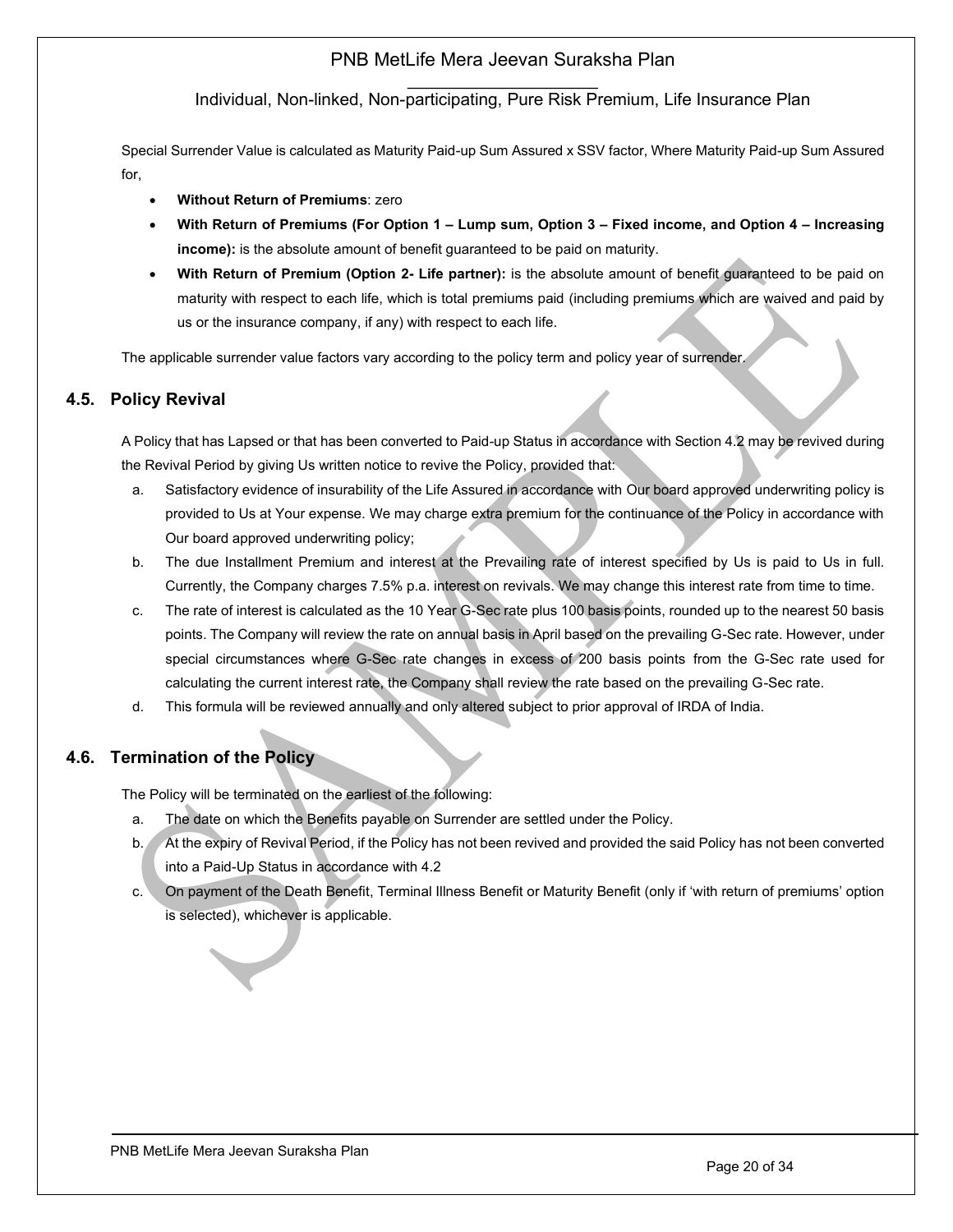Individual, Non-Linked, Non-participating, Pure risk Premium, Life Insurance Plan

<span id="page-20-0"></span>**5. Part E**

 $\mathcal{L}_\text{max}$  , where  $\mathcal{L}_\text{max}$  is the set of the set of the set of the set of the set of the set of the set of the set of the set of the set of the set of the set of the set of the set of the set of the set of the se

**Not applicable**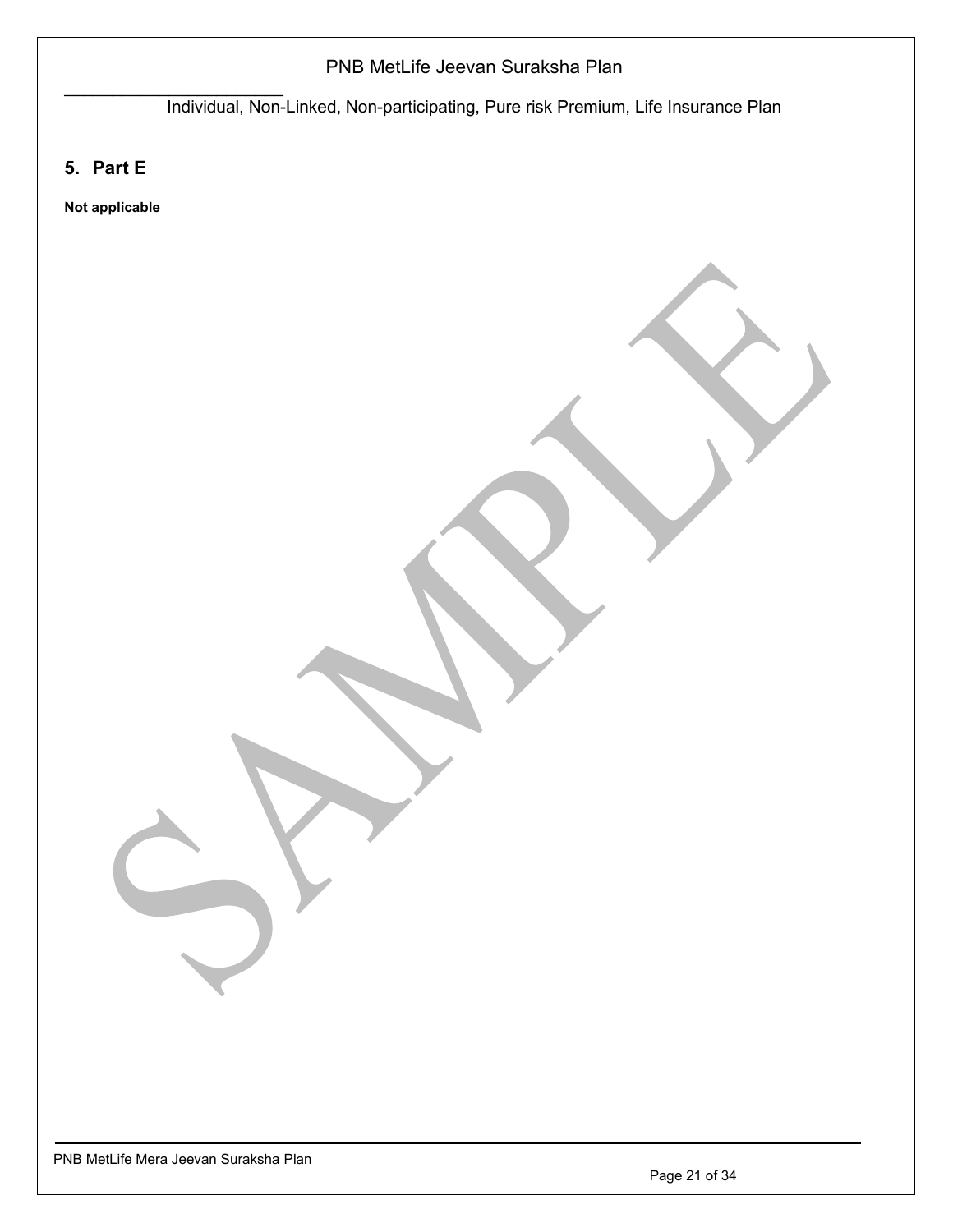$\mathcal{L}_\text{max}$  , where  $\mathcal{L}_\text{max}$  is the set of the set of the set of the set of the set of the set of the set of the set of the set of the set of the set of the set of the set of the set of the set of the set of the se Individual, Non-linked, Non-participating, Pure Risk Premium, Life Insurance Plan

# <span id="page-21-0"></span>**6. Part F**

### **General Terms & Conditions**

If you wish to change the nomination or assign the Policy or update your/Nominee's address or other contact details in our records, you should do so only through the forms prescribed by us for these purposes. These forms are available at our offices or may be obtained from your financial advisor or can be downloaded from our website [www.pnbmetlife.com](http://www.pnbmetlife.com/)

## <span id="page-21-1"></span>**6.1. Nomination**

Nomination should be in accordance with provisions of Section 39 of the Insurance Act 1938 as amended from time to time. A Leaflet containing the simplified version of the provisions of Section 39 is enclosed as Annexure A to this Policy for your reference. Nomination of this Policy is not applicable if the Policy has been executed under Section 6 of the Married Women's Property Act 1874

## <span id="page-21-2"></span>**6.2. Assignment**

Assignment should be in accordance with provisions of Section 38 of the Insurance Act 1938 as amended from time to time. A Leaflet containing the simplified version of the provisions of Section 38 is enclosed as Annexure A to this Policy for your reference. Assignment of this Policy is not applicable if the Policy has been executed under Section 6 of the Married Women's Property Act 1874

## <span id="page-21-3"></span>**6.3. Claims Procedure**

In order to make a claim for the Death Benefit under this Policy, it is mandatory that the Claimant furnishes Us with all of the information and documentation We request, including but not limited to:

- 1. The original Policy document;
- 2. The claim form prescribed by Us, duly completed;
- 3. Evidence of date of birth if We have not admitted age;
- 4. Copy of the photo-identity proof and Address proof of the claimant / nominee (Attested by PNB MetLife Operations Official, or Gazetted officer or Notary public);
- 5. Proof of title to the Policy where applicable;
- 6. Medical report confirming the occurrence of Terminal Illness which is acceptable to Us;
	- o Attending consultant's statement confirming occurrence of the terminal illness.
	- o Attested True Copy of Indoor Case Papers of all the Hospital(s)
	- o First Consultation and all Follow- up consultation notes
	- o Diagnosis Certificate from Specialist
- 7. All past and present medical records (such as discharge summary, daily records and investigation test reports), if available;
	- All Medical Examination Reports, including: Laboratory Test Reports, X-Ray/CT Scan/MRI Reports & Plates, Ultrasonography Report, Histopathology Report, Clinical/Hospital Reports, Any other Investigation Report
	- o Treatment Papers (Chemotherapy, Radiotherapy etc.) Or Surgery/Operation Notes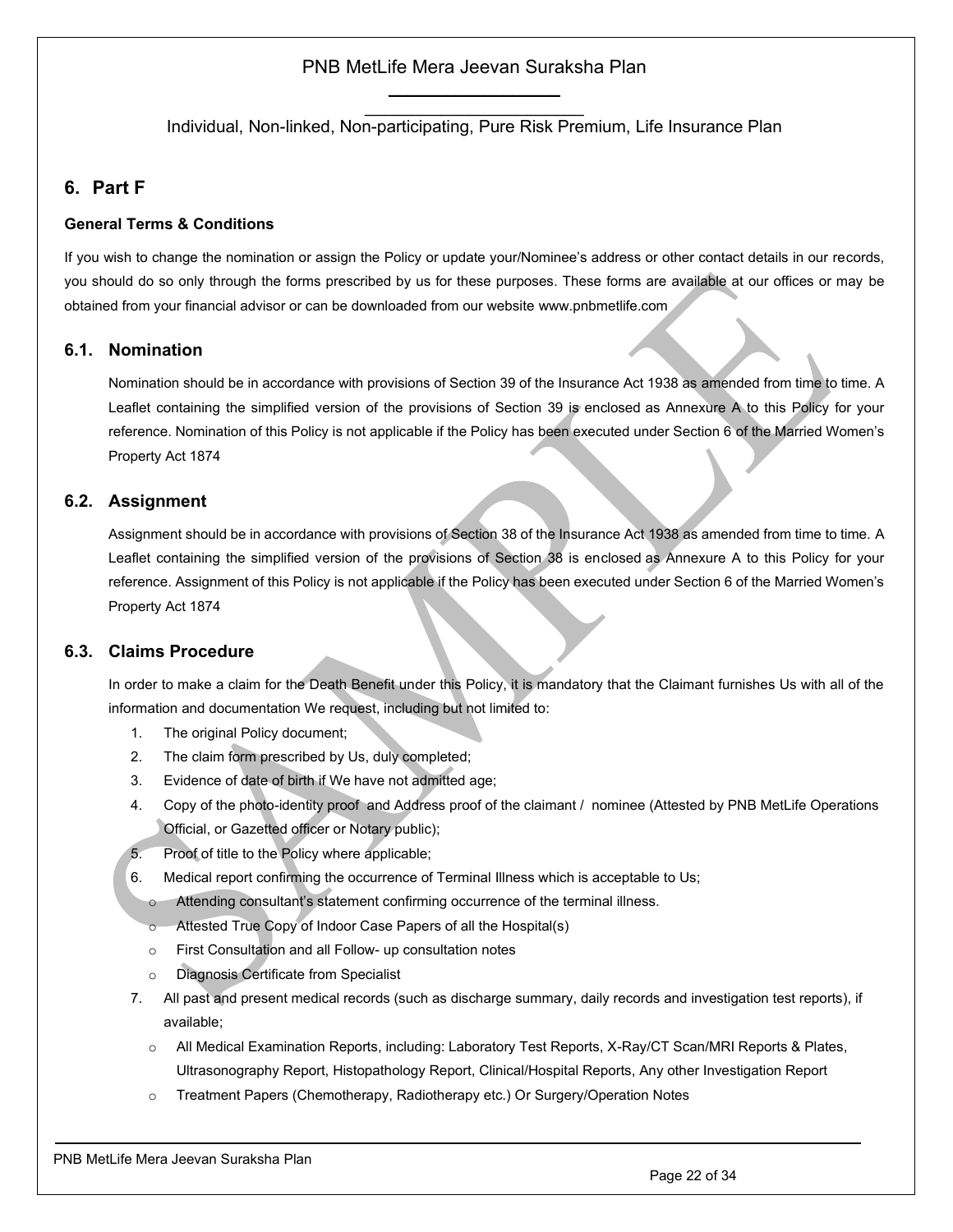$\mathcal{L}_\text{max}$  , where  $\mathcal{L}_\text{max}$  is the set of the set of the set of the set of the set of the set of the set of the set of the set of the set of the set of the set of the set of the set of the set of the set of the se Individual, Non-linked, Non-participating, Pure Risk Premium, Life Insurance Plan

- 8. FIR, police inquest, final police report, if applicable;
- 9. Original or a certified copy of the death certificate showing the circumstances and cause and the date of death, if applicable;
- 10. Any other documentation or information We request

All supporting documents submitted by claimant / nominee should be attested by PNB MetLife operations official, or gazetted officer or notary public.

Furnishing of the above information and documentation is a condition precedent for Us to pay a claim under this Policy. We request the Claimant shall submit all the above documents within 90 days of the occurrence of the claim incidence. In the event of delay in intimation of a claim to Us, due to reasons beyond Your/claimant's control, We may condone such delay on merits. Subject to Claimant submitting all the documents as mentioned above within 90 days of the occurrence of the claim incidence or within the permitted extended timelines provided above, We shall pay the claim amount within 30 days from the date of receipt of the last of the documents as mentioned above, failing which We shall pay interest on the claim amount to the Claimant at the rate of 2% more than the prevailing bank rate for savings accounts prevalent at the beginning of the financial year in which the claim has been reviewed by Us.

## <span id="page-22-0"></span>**6.4. Maturity Benefit Payout Procedure**

We will make any payment of the Maturity Benefit, only if We have received all of the information and documentation We request, including but not limited to:

- a. The original Policy Document;
- b. The duly completed claim form prescribed by Us.
- c. The duly completed discharge voucher prescribed by Us.

### <span id="page-22-1"></span>**6.5. Taxation**

The tax benefits on the Policy shall be as per the prevailing tax laws in India and amendments thereto from time to time. In respect of any payment made or to be made under or in relation to this Policy, we will deduct or charge or recover taxes including GST (service tax and other levies as applicable) at such rates as notified by the government or such other body authorized by the government from time to time. Tax laws are subject to change.

# <span id="page-22-2"></span>**6.6. Currency & Place of Payment**

All amounts payable either to or by us will be paid in the currency shown in the Schedule.

## <span id="page-22-3"></span>**6.7. Fraud, Misrepresentation and Forfeiture**

Fraud, Misrepresentation and Forfeiture would be dealt with in accordance with provisions of Section 45 of the Insurance Act 1938 as amended from time to time. A Leaflet containing the simplified version of the provisions of Section 45 is enclosed in Annexure A for your reference.

## <span id="page-22-4"></span>**6.8. Suicide Exclusion**

If the Life Assured's death is due to suicide within twelve months from the Date of Commencement of risk or from the Date of Revival of the Policy as applicable, the Nominee or beneficiary of the Policyholder shall be entitled to at least 80% of the Total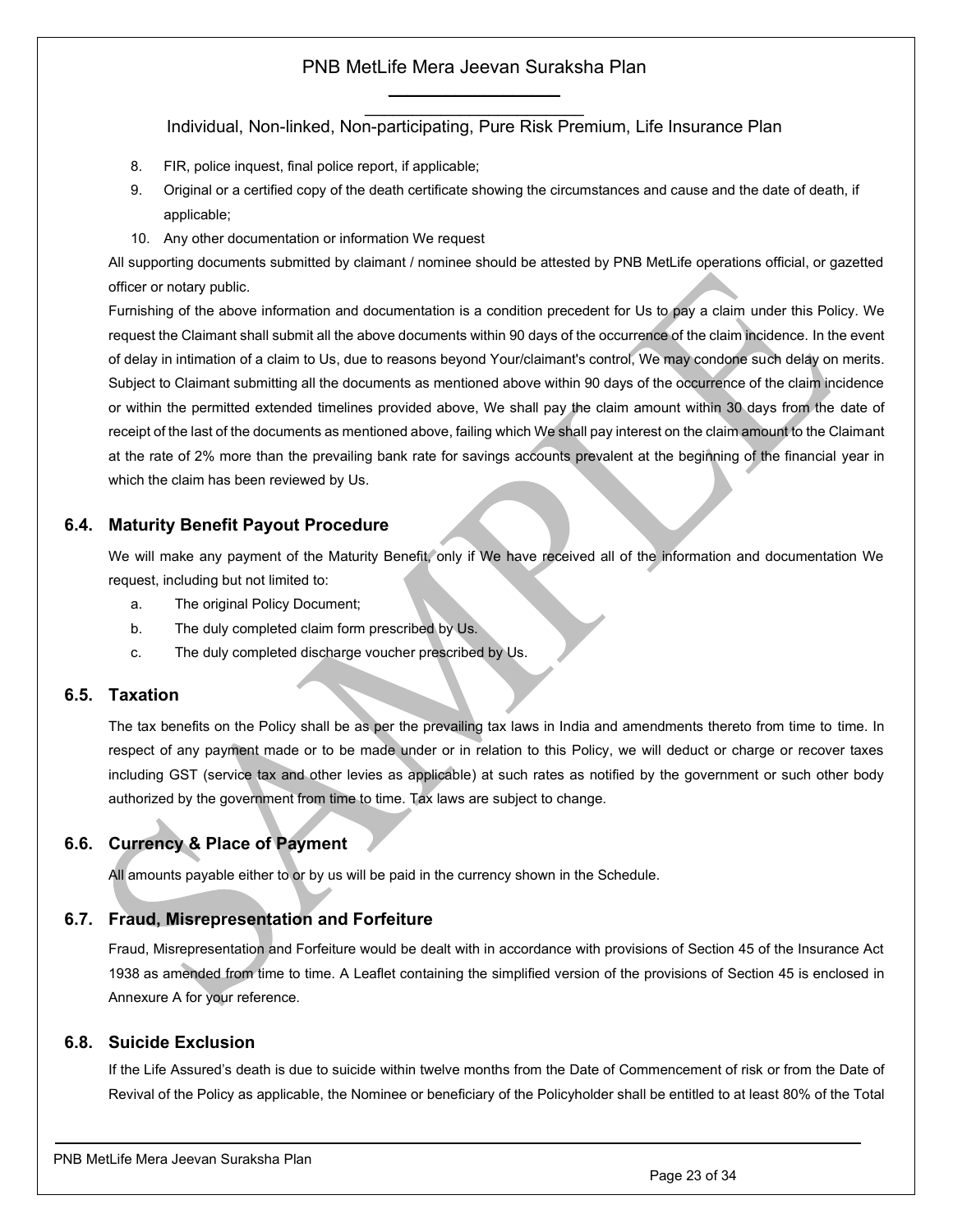### $\mathcal{L}_\text{max}$  , where  $\mathcal{L}_\text{max}$  is the set of the set of the set of the set of the set of the set of the set of the set of the set of the set of the set of the set of the set of the set of the set of the set of the se Individual, Non-linked, Non-participating, Pure Risk Premium, Life Insurance Plan

Premiums Paid till the date of death or Surrender Value available as on the date of death, whichever is higher, provided the Policy is in Inforce Status. We shall not be liable to pay any interest on this amount.

### <span id="page-23-0"></span>**6.9. Terminal Illness**

Terminal Illness is defined as an advanced or rapidly progressing incurable disease where, in the opinion of two independent medical practitioners' specializing in treatment of such illness, life expectancy is no greater than twelve months from the date of notification of claim. The terminal illness must be diagnosed and confirmed by independent medical practitioners' specializing in treatment of such illness registered with the Indian Medical Association and the diagnosis of Terminal Illness should be approved by the Company. The Company reserves the right for independent assessment. The policy terminates with the payment of terminal illness benefit.

The definition of medical practitioner will be in line with Guidelines on Standardization in Health Insurance, and as defined below:

A Medical Practitioner is a person who holds a valid registration from the medical council of any state of India or Medical Council of India or Council for Indian Medicine or for Homeopathy set up by the Government of India or a State Government and is thereby entitled to practice medicine within its jurisdiction; and is acting within the scope and jurisdiction of his license. The Medical Practitioner shall not include: a) A close relative of the policyholder; or b) A person who resides with the policyholder; or c) A person covered under this Policy

## <span id="page-23-1"></span>**6.10. Proof of Age**

Subject to Section 45 of the Insurance Act 1938, as amended from time to time if the actual age of the Life Assured differs from the Age stated in the Application then:

- a. If the actual age of Life Assured proves to be higher than what is stated in the Application, the Basic Sum Assured will be adjusted to that which would have been purchased by the amount of premium paid, had the age been correctly stated. The Policy will continue to be in force;
- b. If the actual age proves to be lower than what is stated in the Application, the premium paid in excess will be refunded to you without interest or may be adjusted towards future premium at our sole discretion. The Policy will continue to be in force.
- c. If the Life Assured's actual age is such that it would have made him/her ineligible for the insurance cover stated in the Policy, we reserve the right at our sole discretion to take such action as may be deemed appropriate including cancellation of the Policy upon payment of the Surrender Value.

### <span id="page-23-2"></span>**6.11. Loss of the Policy Document**

If the Policy is lost or destroyed, you may make a written request for a duplicate Policy which we will issue duly endorsed to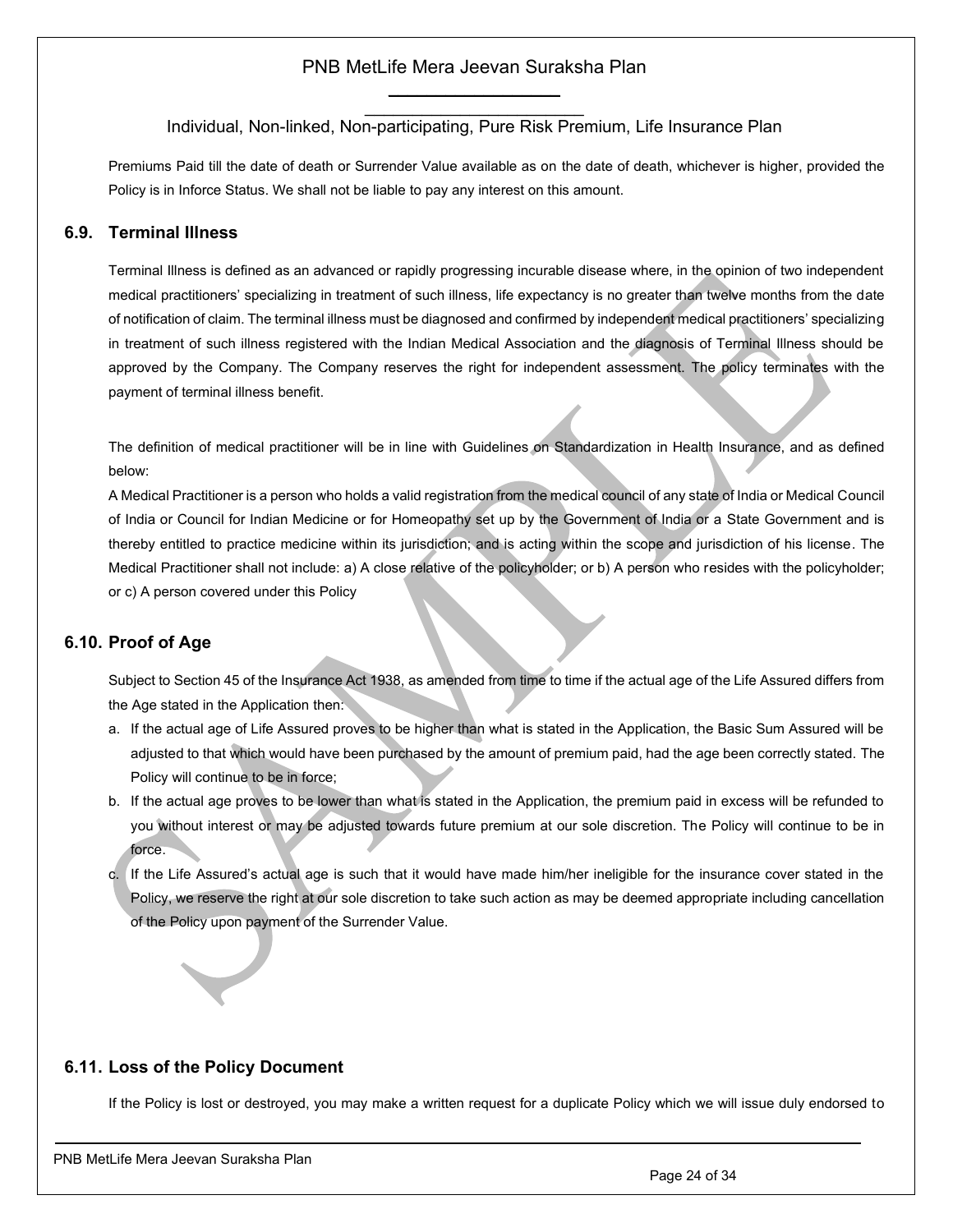$\mathcal{L}_\text{max}$  , where  $\mathcal{L}_\text{max}$  is the set of the set of the set of the set of the set of the set of the set of the set of the set of the set of the set of the set of the set of the set of the set of the set of the se Individual, Non-linked, Non-participating, Pure Risk Premium, Life Insurance Plan

show that it is in place of the original document. Upon the issue of a duplicate Policy, the original will cease to have any legal force or effect.

## <span id="page-24-0"></span>**6.12. Policyholder's Rights**

To exercise Your rights or options, under this Policy, You should follow the procedures stated in this Policy. If You want to change Your Nominee, change an address or exercise any other options under the Policy, you shall do so only using the forms prescribed for each purpose which are available with Your financial advisor, from Our local office or can be downloaded from our website [www.pnbmetlife.com.](http://www.pnbmetlife.com/) 

### <span id="page-24-1"></span>**6.13. Travel, Residence & Occupation**

This Policy does not impose any restrictions as to travel and residence. This Policy does not impose any restrictions as to occupation.

### <span id="page-24-2"></span>**6.14. Governing Law & Jurisdiction**

The terms and conditions of the Policy shall be governed by and be interpreted in accordance with Indian law and all disputes and differences arising under or in relation to the Policy shall be subject to the sole and exclusive jurisdiction of the jurisdictional courts in India.

### <span id="page-24-3"></span>**6.15. Our Address for Communications**

All notices and communications in respect of this Policy shall be addressed to us at the following address:

**PNB MetLife India Insurance Co. Ltd, 1st Floor, Techniplex -1, Techniplex Complex, Off Veer Savarkar Flyover, Goregaon (West), Mumbai – 400062, Maharashtra**

**Call us Toll-free at** 1-800-425-6969, **Visit our Website**: [www.pnbmetlife.com,](http://www.pnbmetlife.com/) **Email:** indiaservice@pnbmetlife.co.in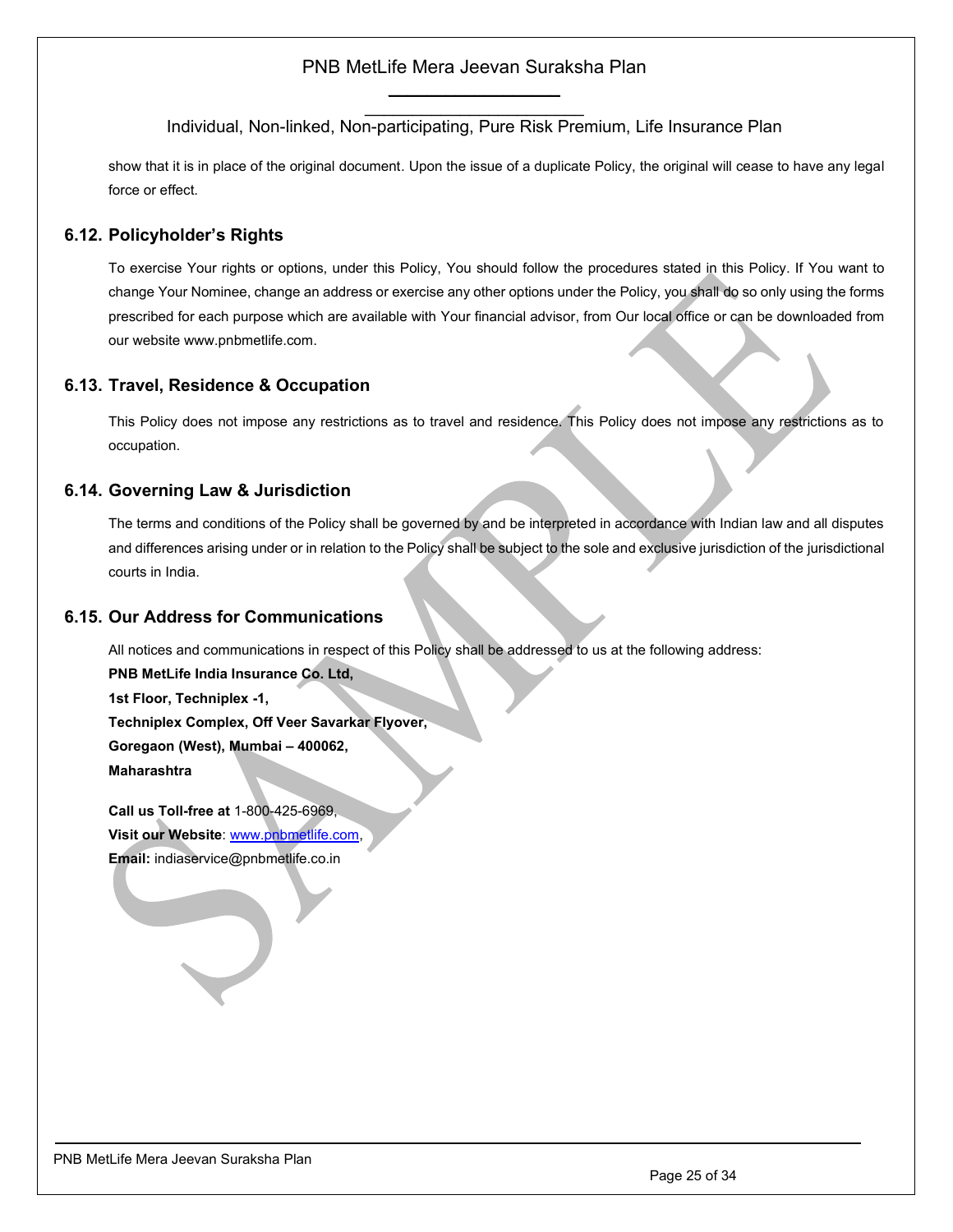## PNB Mera Jeevan Suraksha Plan

Individual, Non-linked, Non-participating, Pure Risk Premium, Life Insurance Plan

# <span id="page-25-0"></span>**7. Part G**

### <span id="page-25-1"></span>**GRIEVANCE REDRESSAL MECHANISM & OMBUDSMAN DETAILS**

#### **7.1. Grievance Redressal Mechanism**

In case You have any query or complaint or grievance, You may approach Our office at the following address:

### **Level 1**

For any complaint/grievance, approach any of Our following touch points:

- Call 1800-425-69-69 (Toll free) or 080-26502244
- Email at [india\\_grievancecell@pnbmetlife.co.in](mailto:india_grievancecell@pnbmetlife.co.in)
- Write to

**Customer Service Department,** 

**1st Floor, Techniplex -1, Techniplex Complex, Off Veer Savarkar Flyover, Goregaon (West), Mumbai – 400062. Phone: +91-22-41790000, Fax: +91-22-41790203**

- Online through Our website [www.pnbmetlife.com](http://www.pnbmetlife.com/)
- Our nearest PNB MetLife branch across the country

#### **Level 2:**

In case not satisfied with the resolution provided by the above touch points, or have not received any response within 10 days, You may

- Write to Our Grievance Redressal Officer at [gro@pnbmetlife.co.in](mailto:gro@pnbmetlife.co.in) or
- Send a letter to

**PNB MetLife India Insurance Co. Ltd,**

**Platinum Towers, 4th Floor, Sohna Road,** 

**Sector - 47, Gurgaon – 122002**

Please address Your queries or complaints to our customer services department, and Your grievances to our grievance redressal officer on the address referred above, who are authorized to review Your queries or complaints or grievances and address the same. Please note that only an officer duly authorized by Us has the authority to resolve Your queries or complaints or grievances. We shall in no way be responsible, or liable, or bound by, any replies or communications or undertakings, given by or received from, any financial advisor or any employee who was involved in selling You this Policy.

### **Level 3:**

If You are not satisfied with the response or do not receive a response from Us within fifteen (15) days, You may approach the IRDAI Grievance Cell Centre (IGCC) on the following contact details:

- Online : You can register Your complaint online at [http://www.igms.irda.gov.in](http://www.igms.irda.gov.in/)
- By Post : You can write or fax Your complaints to

**Consumer Affairs Department Insurance Regulatory and Development Authority of India Sy No. 115/1, Financial District, Nanakramguda, Gachibowli, Hyderabad – 500032, Telangana**

By E-mail : E-mail ID[: complaints@irda.gov.in](mailto:complaints@irda.gov.in)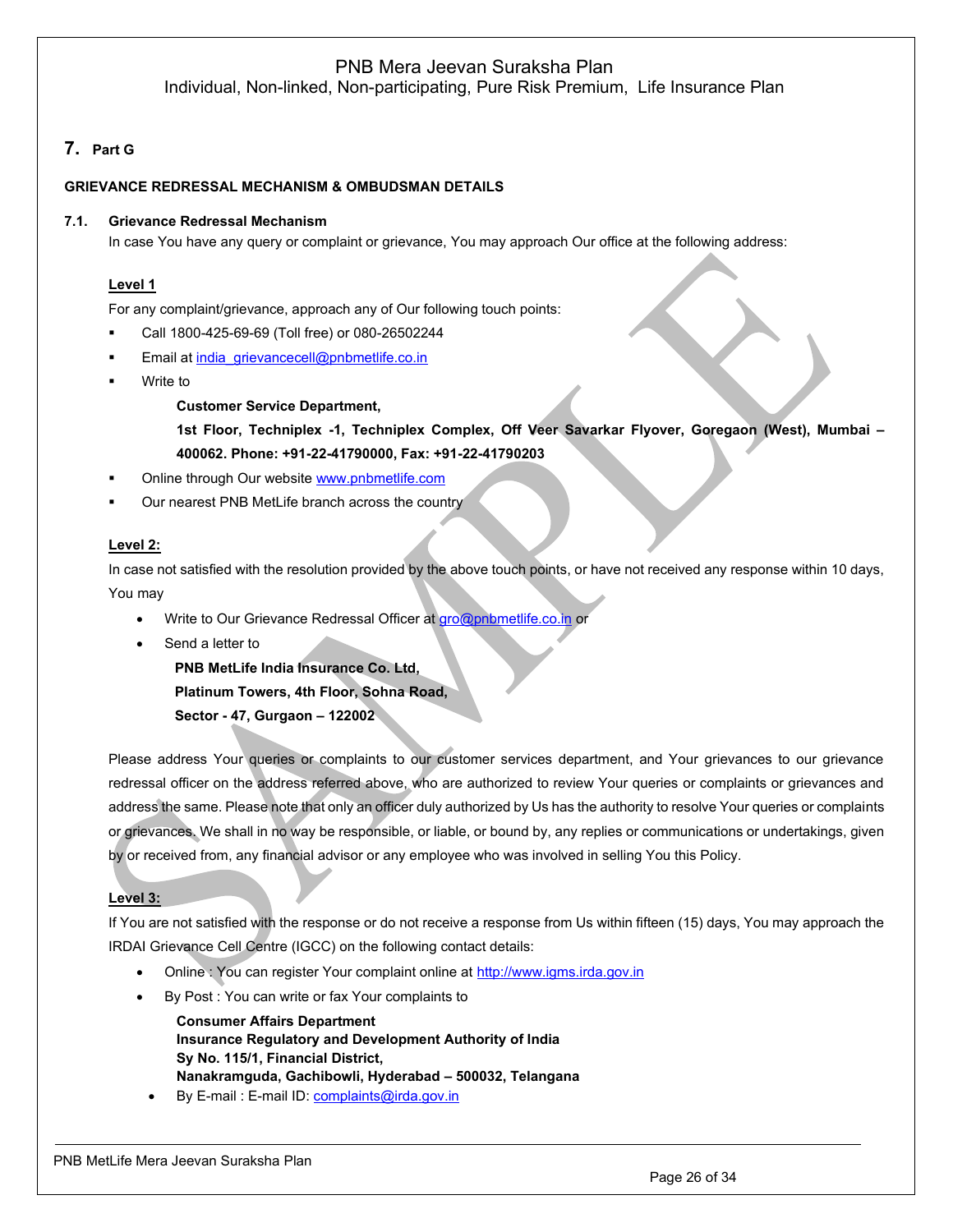# PNB Mera Jeevan Suraksha Plan

Individual, Non-linked, Non-participating, Pure Risk Premium, Life Insurance Plan

• By Phone : 1800 4254 732

In case You are not satisfied with the decision/resolution, You may approach the Insurance Ombudsman at the address in the list of Ombudsman below, if Your grievance pertains to:

- Insurance claim that has been rejected or dispute of a claim on legal construction of the Policy;
- Delay in settlement of claim;
- any partial or total repudiation of claims by Us;
- Dispute with regard to premium; or
- Misrepresentation of terms and conditions of the Policy;
- Policy servicing related grievances against Us or Our agent/intermediary;
- Issuance of Policy in non-conformity with the proposal form;
- Non-issuance of the Policy after receipt of premium;or
- Any other matter resulting from the violation of provisions of the Insurance Act, 1938 as amended from time to time or the Regulations, circulars, guidelines or instructions issued by the IRDA of India from time to time or the terms and conditions of the Policy, in so far as they relate to issues mentioned above.
- 1) The complaint should be made in writing duly signed by You, Nominee, Assignee or by Your legal heirs with full name, address and contact information of the complainant, the details of our branch or office against whom the complaint is made, the facts giving rise to the complaint, supported by documents, the nature and extent of the loss caused to the complainant and the relief sought from the Insurance Ombudsman. Per Rule 14(3) of the Insurance Ombudsman Rules, 2017 (Rules), a complaint to the Insurance Ombudsman can be made if the complainant makes a written representation to the Insurer and either the Insurer rejected the complaint or the complainant did not receive any reply within one month after the Insurer received the complaint, or the complainant is not satisfied with the reply given to him by the Insurer. Further, such a complaint to the Insurance Ombudsman can be made and filed, within one year
	- after the order of the Insurer rejecting the representation is received; or
	- after receipt of decision of the Insurer which is not to the satisfaction of the complainant;
	- after expiry of a period of one month from the date of sending the written representation to the Insurer if the Insurer fails to furnish reply to the complainant.
- 2) The Insurance Ombudsman shall be empowered to condone the delay in such cases as he may consider necessary, after calling for objections of the Insurer against the proposed condonation and after recording reasons for condoning the delay and in case the delay is condoned, the date of condonation of delay shall be deemed to be the date of filing of the complaint, for further proceedings under these Rules.
- 3) No complaint before the Insurance Ombudsman shall be maintainable on the same subject matter on which proceedings are pending before or disposed of by any court or consumer forum or arbitrator.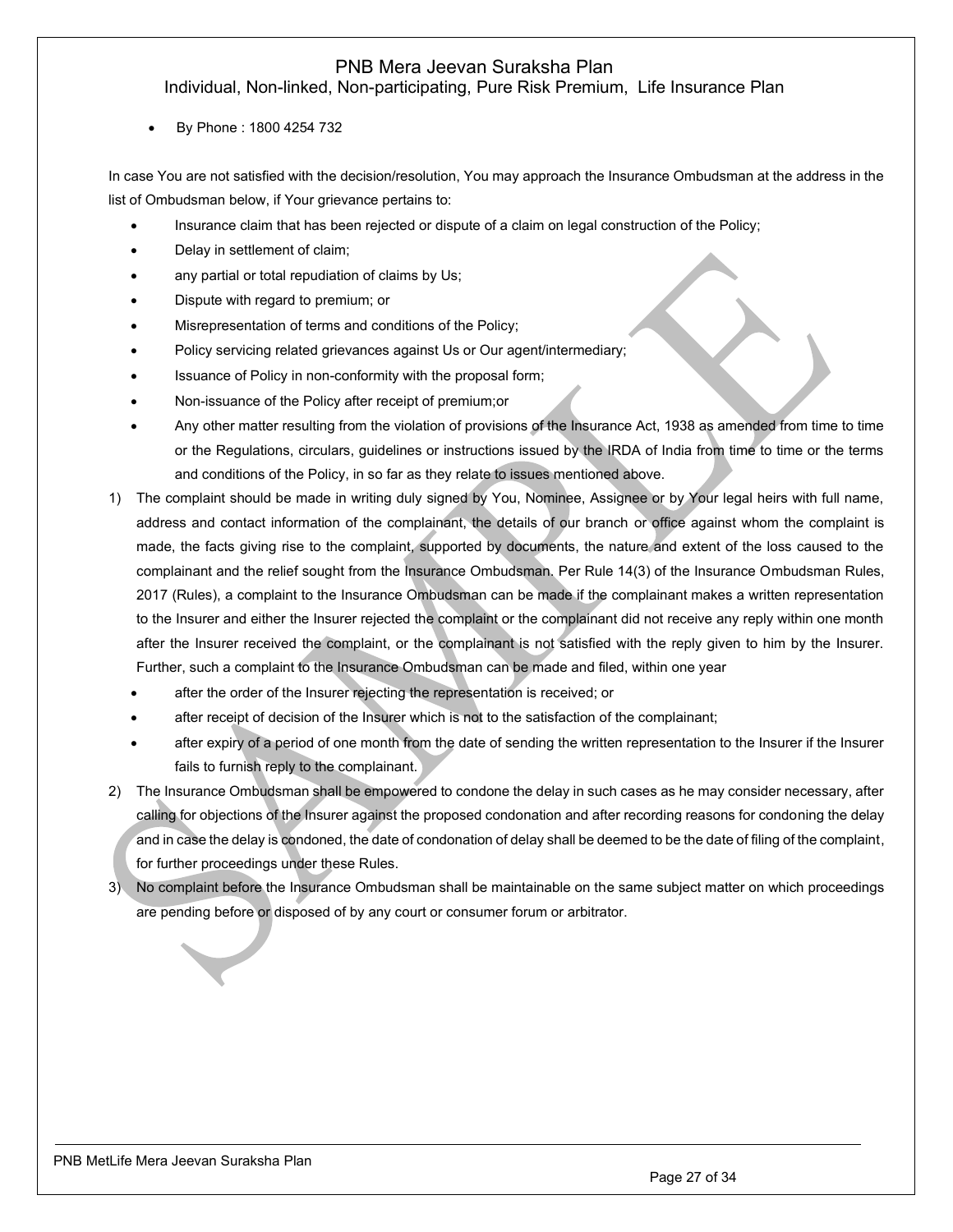## <span id="page-27-0"></span>**7.2. List of Insurance Ombudsman**

| <b>CONTACT</b><br><b>LOCATION</b> | <b>CONTACT DETAILS</b>                                                                                                                                                                                                               | <b>JURISDICTION</b>                                                                                                            |
|-----------------------------------|--------------------------------------------------------------------------------------------------------------------------------------------------------------------------------------------------------------------------------------|--------------------------------------------------------------------------------------------------------------------------------|
| <b>AHMEDABAD</b>                  | Building,<br>6th<br>Prakash<br>floor,<br>Jeevan<br>Tilak<br>Relief<br>Marg,<br>Road,<br>Ahmedabad<br>001.<br>380<br>$Tel$ :-<br>079-<br>25501201/02/05/06.<br>Email: bimalokpal.ahmedabad@ecoi.co.in                                 | State of Gujarat, Union Territories of Dadra &<br>Nagar Haveli and Daman and Diu.                                              |
| <b>BENGALURU</b>                  | 19/19, Jeevan Soudha Building, PID No. 57-27-N-19<br><b>Ground Floor</b><br>24 <sup>th</sup> Main, J.P. Nagar First Phase,<br>078<br>Bengaluru-<br>560<br>080<br>Tel:<br>26652049/26652048<br>Email: bimalokpal.bengaluru@ecoi.co.in | State of Karnataka.                                                                                                            |
| <b>BHOPAL</b>                     | Janak Vihar Complex, 2nd Floor, 6, Malviya Nagar, Opp.<br>Airtel, Near New Market, Bhopal - 462 003.<br>0755-2769201/202.<br>Tel∴-<br>$Fax -$<br>0755-2769203<br>Email: bimalokpal.bhopal@ecoi.co.in                                 | States of Madhya Pradesh and Chhattisgarh.                                                                                     |
| <b>BHUBANESHWA</b><br>R           | 62, Forest park, Bhubneshwar<br>009.<br>$-7751$<br>Tel.:- 0674- 2596461/2596455. Fax:- 0674-2596429<br>Email: bimalokpal.bhubaneswar@ecoi.co.in                                                                                      | State of Orissa.                                                                                                               |
| <b>CHANDIGARH</b>                 | S.C.O.<br>2nd<br>Floor,<br>No.<br>$101 - 103$ ,<br>Batra Building, Sector 17 - D, Chandigarh - 160 017.<br>Tel.:- 0172- 2706196, 2706468. Fax:- 0172-2708274<br>Email: bimalokpal.chandigarh@ecoi.co.in                              | States of Punjab, Haryana, Himachal<br>Pradesh, Jammu & Kashmir and Union<br>Territory of Chandigarh.                          |
| <b>CHENNAI</b>                    | Fatima Akhtar Court, 4th Floor, 453 (old 312), Anna Salai,<br>Chennai<br>600<br>Teynampet,<br>$\qquad \qquad -$<br>018.<br>Tel.:- 044-24333668/24335284. Fax:- 044-24333664<br>Email: bimalokpal.chennai@ecoi.co.in                  | State of Tamil Nadu and Union Territory<br>Pondicherry Town and Karaikal (which is part<br>of Union Territory of Pondicherry). |
| <b>DELHI</b>                      | 2/2<br><b>Universal</b><br>Insurance<br>Building,<br>А.<br>Road, New<br>Delhi<br>110<br>002.<br>Asaf<br>Ali<br>23232481/23213504.<br>$Tel: -$<br>$011 -$<br>Email: bimalokpal.delhi@ecoi.co.in                                       | New Delhi.                                                                                                                     |
| <b>ERNAKULAM</b>                  | 2 <sup>nd</sup> Floor, Pulinat Building, Opp. Cochin Shipyard, M.G.<br>Road, Ernakulam, Kochi-682 015.<br>Tel.:- 0484 - 2358759 / 2359338. Fax:- 0484 - 2359336<br>Email:- bimalokpal.ernakulam@ecoi.co.in                           | State of Kerala and Union Territory of<br>(a) Lakshadweep<br>(b) Mahe - a part of Union Territory of<br>Pondicherry            |
| <b>GUWAHATI</b>                   | Jeevan Nivesh' Bldg., 5th Floor, Near. Pan bazar over<br>S.S.<br>Road, Guwahati<br>781001.<br>bridge,<br>$-$<br>0361-<br>2632204<br>2602205.<br>$Tel$ :-<br>$\sqrt{ }$<br>Email: bimalokpal.guwahati@ecoi.co.in                      | States of Assam, Meghalaya, Manipur,<br>Mizoram, Arunachal Pradesh, Nagaland and<br>Tripura.                                   |
| <b>HYDERABAD</b>                  | 6-2-46, 1st floor, "Moin Court", Lane Opp. Saleem<br>Function Palace, A. C. Guards, Lakdi-Ka-Pool, Hyderabad<br>500 004.<br>Tel.:- 040- 67504123 / 23312122. Fax:- 040-23376599<br>Email: bimalokpal.hyderabad@ecoi.co.in            | State of Andhra Pradesh, Telangana,<br>Union Territory of Yanam which is a part of<br>Territory of Pondicherry.                |
| <b>JAIPUR</b>                     | Jeevan Nidhi - Il Bldg., Gr. Floor, Bhawani Singh Road,<br>Jaipur<br>302<br>005.<br>Tel.:<br>0141<br>-2740363<br>Email: bimalokpal.jaipur@ecoi.co.in                                                                                 | State of Rajasthan.                                                                                                            |
| <b>KOLKATA</b>                    | Hindustan Bldg. Annexe, 4th Floor,<br>C.R.<br>Avenue,<br><b>KOLKATA</b><br>700<br>072.<br>4,<br>TEL: 033-22124339/22124340. Fax:<br>033-22124341<br>Email: bimalokpal.kolkata@ecoi.co.in                                             | States of West Bengal, Sikkim and Union<br>Territories of Andaman and Nicobar Islands.                                         |
| <b>LUCKNOW</b>                    | 6th Floor, Jeevan Bhawan, Phase-II, Nawal Kishore Road,<br>Hazratganj,<br>Lucknow-226<br>001.<br>Tel.:-<br>0522-2231330/1<br>Fax:-<br>0522-2231310                                                                                   | Districts of Uttar Pradesh: Laitpur, Jhansi,<br>Mahoba, Hamirpur, Banda,<br>Chitrakoot,<br>Allahabad,<br>Mirzapur,             |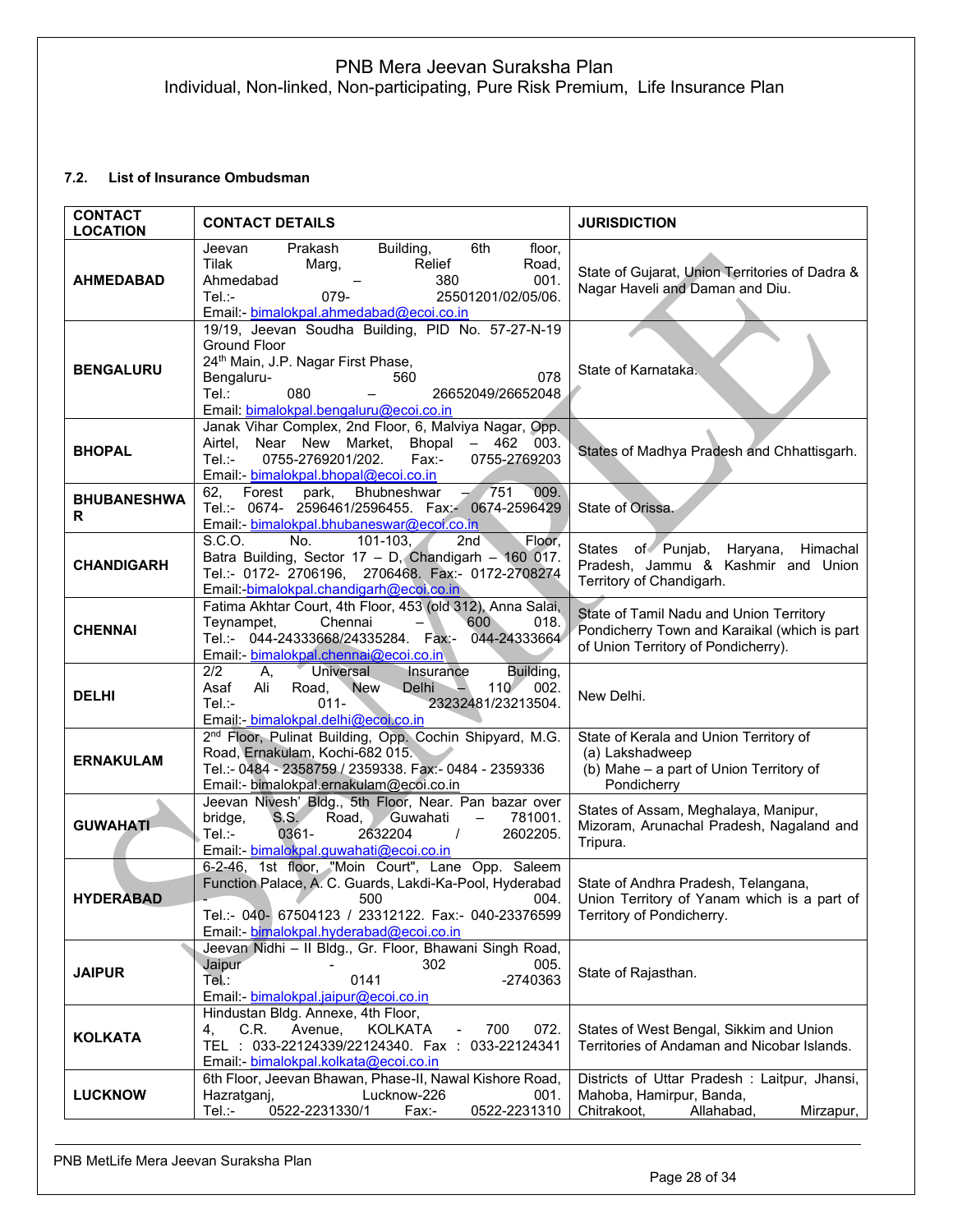|               | Email: bimalokpal.lucknow@ecoi.co.in                                                                                                                                                    | Sonbhabdra, Fatehpur,<br>Pratapgarh,<br>Jaunpur, Varanasi, Gazipur, Jalaun, Kanpur,<br>Lucknow, Unnao,<br>Sitapur,<br>Lakhimpur,<br>Bahraich, Barabanki,<br>Raebareli, Sravasti, Gonda, Faizabad,<br>Amethi, Kaushambi,<br>Balrampur,<br>Basti,<br>Ambedkarnagar, Sultanpur, Maharajgang,<br>Santkabirnagar, Azamgarh,<br>Kushinagar,<br>Gorkhpur, Deoria, Mau, Ghazipur, Chandauli,<br>Ballia, Sidharathnagar.                                     |
|---------------|-----------------------------------------------------------------------------------------------------------------------------------------------------------------------------------------|-----------------------------------------------------------------------------------------------------------------------------------------------------------------------------------------------------------------------------------------------------------------------------------------------------------------------------------------------------------------------------------------------------------------------------------------------------|
| <b>MUMBAI</b> | 3rd Floor, Jeevan Seva Annexe, S. V. Road, Santacruz<br>$(W)$ ,<br>Mumbai<br>400<br>054.<br>022-26106552/6960.<br>Fax:<br>Tel.:-<br>022-26106052<br>Email: bimalokpal.mumbai@ecoi.co.in | <b>States</b><br>Goa.<br>οf<br>Mumbai<br>Metropolitan<br>Region<br>excluding Navi Mumbai & Thane                                                                                                                                                                                                                                                                                                                                                    |
| <b>NOIDA</b>  | Bhagwan Sahai Palace, 4 <sup>th</sup> Floor, Main Road, Naya Bans,<br>Sector-15, G.B. Nagar, UP-201301<br>Tel.:- 0120-2514250/52/53<br>Email: bimalokpal.noida@ecoi.co.in               | State of Uttaranchal and the following Districts<br>of Uttar Pradesh: Agra, Aligarh, Bagpat,<br>Bareilly, Bijnor, Budaun, Bulandshehar, Etah,<br>Mainpuri,<br>Mathura,<br>Kanooj,<br>Meerut.<br>Moradabad, Muzaffarnagar, Oraiyya, Pilibhit,<br>Etawah.<br>Farrukhabad, Firozbad, Gautambodhanagar,<br>Ghaziabad, Hardoi, Shahjahanpur, Hapur,<br>Rampur, Kashganj,<br>Shamli,<br>Sambhal,<br>Hathras,<br>Kanshiramnagar,<br>Amroha.<br>Saharanpur. |
| <b>PATNA</b>  | Kalpana Arcade Building, 1 <sup>st</sup> Floor, Bazar Samiti Road,<br>Bahadurpur, Patna-800 006<br>Tel.: 0612-2680952<br>Email: bimalokpal.patna@gbic.co.in                             | States of Bihar and Jharkand                                                                                                                                                                                                                                                                                                                                                                                                                        |
| <b>PUNE</b>   | 3rd Floor, Jeevan Darshan Bldg., C.T.S. No.s. 195 to 198,<br>N.C. Kelkar Road, Narayan Peth, Pune - 411 030.<br>020<br>Tel:<br>41312555<br>Email: bimalokpal.pune@ecoi.co.in            | State of Maharashtra, Area of Navi Mumbai<br>and Thane excluding Mumbai Metropolitan<br>Region.                                                                                                                                                                                                                                                                                                                                                     |

PNB MetLife Mera Jeevan Suraksha Plan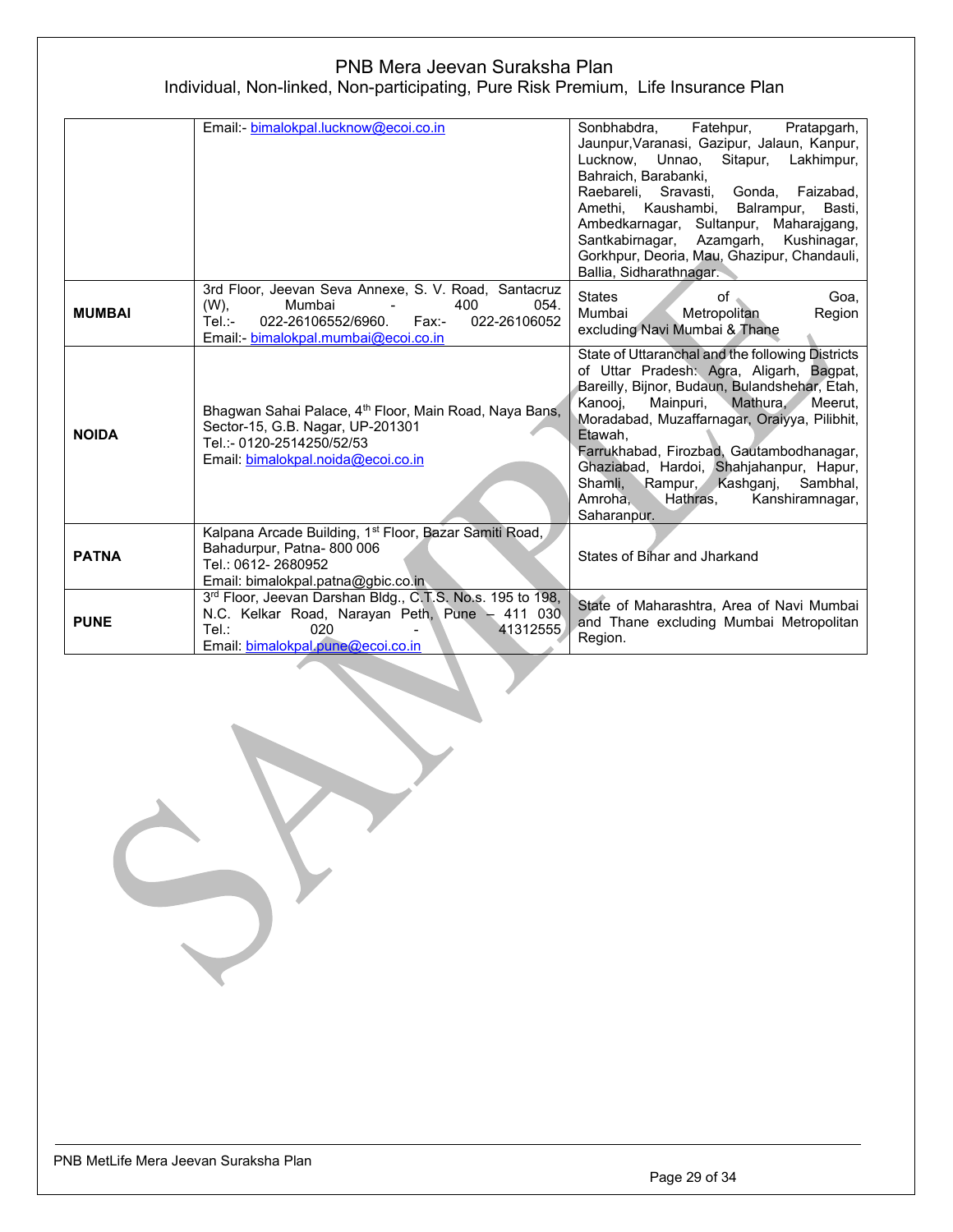## PNB Mera Jeevan Suraksha Plan

Individual, Non-linked, Non-participating, Pure Risk Premium, Life Insurance Plan

#### <span id="page-29-0"></span>**Annexure A**

#### <span id="page-29-1"></span>**Section 39, Nomination by policyholder**

- 1. Nomination of a life insurance Policy is as below in accordance with Section 39 of the Insurance Act, 1938 as amended by Insurance Laws (Amendment) Ordinance dtd 26.12.2014. The extant provisions in this regard are as follows:
- 2. The policyholder of a life insurance on his own life may nominate a person or persons to whom money secured by the policy shall be paid in the event of his death.
- 3. Where the nominee is a minor, the policyholder may appoint any person to receive the money secured by the policy in the event of policyholder's death during the minority of the nominee. The manner of appointment is to be laid down by the company. 4. Nomination can be made at any time before the maturity of the policy.
- 5. Nomination may be incorporated in the text of the policy itself or may be endorsed on the policy communicated to the company
- and can be registered by the company in the records relating to the policy.
- 6. Nomination can be cancelled or changed at any time before policy matures, by an endorsement or a further endorsement or a will as the case may be.
- 7. A notice in writing of Change or Cancellation of nomination must be delivered to the company for the company to be liable to such nominee. Otherwise, company will not be liable if a bonafide payment is made to the person named in the text of the policy or in the registered records of the company.
- 8. Fee to be paid to the company for registering change or cancellation of a nomination can be specified by the Authority through Regulations.
- 9. On receipt of notice with fee, the company should grant a written acknowledgement to the policyholder of having registered a nomination or cancellation or change thereof.
- 10. A transfer or assignment made in accordance with Section 38 shall automatically cancel the nomination except in case of assignment to the company or other transferee or assignee for purpose of loan or against security or its reassignment after repayment. In such case, the nomination will not get cancelled to the extent of company's or transferee's or assignee's interest in the policy. The nomination will get revived on repayment of the loan.
- 11. The right of any creditor to be paid out of the proceeds of any policy of life insurance shall not be affected by the nomination.
- 12. In case of nomination by policyholder whose life is insured, if the nominees die before the policyholder, the proceeds are payable to policyholder or his heirs or legal representatives or holder of succession certificate.
- 13. In case nominee(s) survive the person whose life is insured, the amount secured by the policy shall be paid to such survivor(s).
- 14. Where the policyholder whose life is insured nominates his
	- parents or
	- spouse or
	- children or
	- spouse and children
	- or any of them

the nominees are beneficially entitled to the amount payable by the company to the policyholder unless it is proved that policyholder could not have conferred such beneficial title on the nominee having regard to the nature of his title.

If nominee(s) die after the policyholder but before his share of the amount secured under the policy is paid, the share of the expired nominee(s) shall be payable to the heirs or legal representative of the nominee or holder of succession certificate of such nominee(s).

- 15. The provisions of sub-section 7 and 8 (13 and 14 above) shall apply to all life insurance policies maturing for payment after the commencement of Insurance Laws (Amendment) Ordinance, 2014 (i.e 26.12.2014).
- 16. If policyholder dies after maturity but the proceeds and benefit of the policy has not been paid to him because of his death, his nominee(s) shall be entitled to the proceeds and benefit of the policy.
- 17. The provisions of Section 39 are not applicable to any life insurance policy to which Section 6 of Married Women's Property Act, 1874 applies or has at any time applied except where before or after Insurance Laws (Ordinance) 2014, a nomination is made in favour of spouse or children or spouse and children whether or not on the face of the policy it is mentioned that it is made under Section 39. Where nomination is intended to be made to spouse or children or spouse and children under Section 6 of MWP Act, it should be specifically mentioned on the policy. In such a case only, the provisions of Section 39 will not apply.

[Disclaimer: This is not a comprehensive list of amendments of Insurance Act, 1938, as amended from time to time and only a simplified version prepared for general information. Policy Holders are advised to refer the Insurance Laws (Amendment) Act 2015 notified in the Official Gazette on 23rd March 2015 for complete and accurate details.]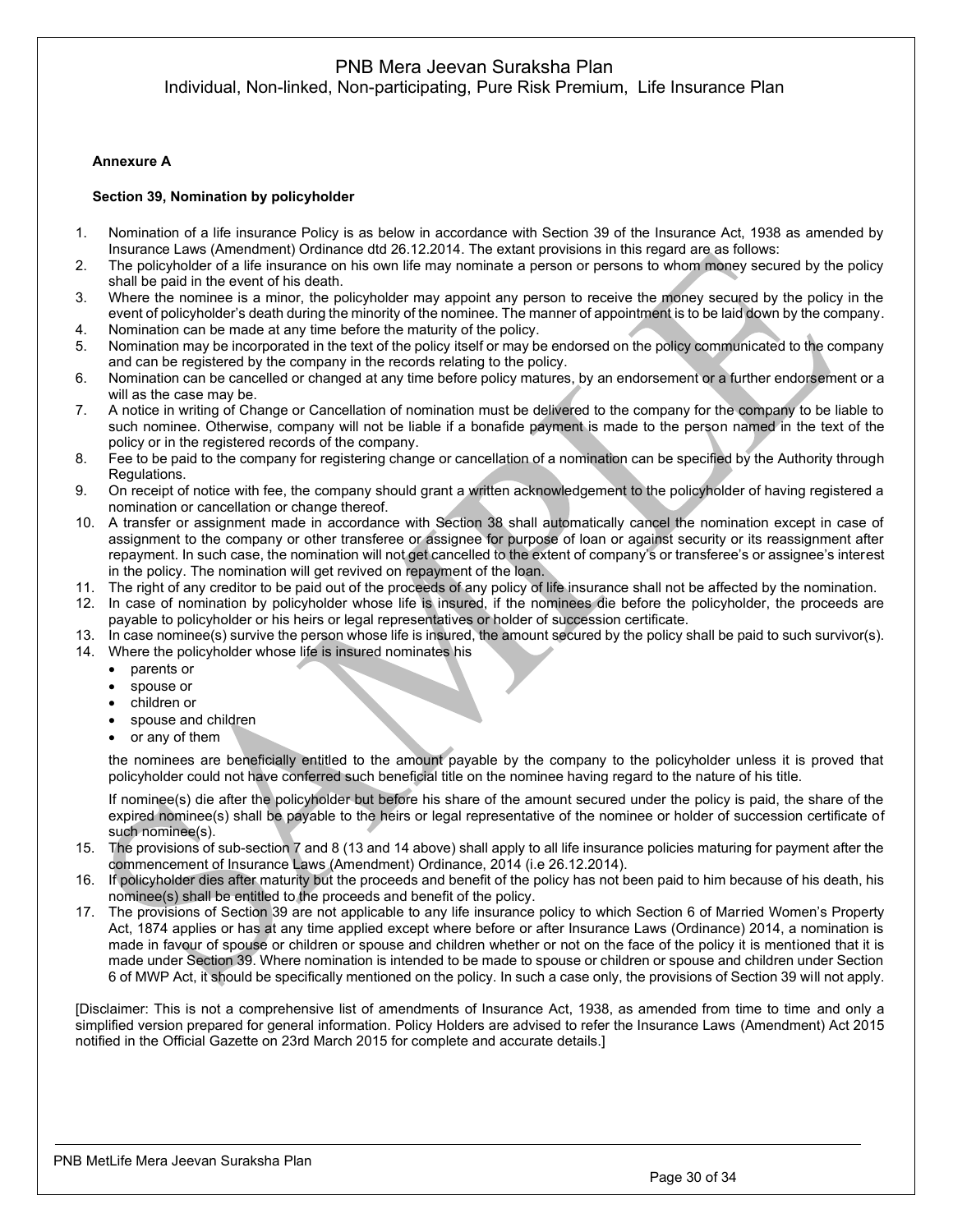# PNB Mera Jeevan Suraksha Plan

Individual, Non-linked, Non-participating, Pure Risk Premium, Life Insurance Plan

### <span id="page-30-0"></span>**Section 38, Assignment and Transfer of Insurance Policies**

- 1. Assignment or transfer of a policy should be in accordance with Section 38 of the Insurance Act, 1938 as amended by Insurance Laws (Amendment) Ordinance dated 26.12.2014. The extant provisions in this regard are as follows:
- 2. This policy may be transferred/assigned, wholly or in part, with or without consideration.
- 3. An Assignment may be effected in a policy by an endorsement upon the policy itself or by a separate instrument under notice to the Company.
- 4. The instrument of assignment should indicate the fact of transfer or assignment and the reasons for the assignment or transfer, antecedents of the assignee and terms on which assignment is made.
- 5. The assignment must be signed by the transferor or assignor or duly authorized agent and attested by at least one witness.
- 6. The transfer of assignment shall not be operative as against an company until a notice in writing of the transfer or assignment and either the said endorsement or instrument itself or copy there of certified to be correct by both transferor and transferee or their duly authorized agents have been delivered to the company.
- 7. Fee to be paid for assignment or transfer can be specified by the Authority through Regulations.
- 8. On receipt of notice with fee, the company should Grant a written acknowledgement of receipt of notice. Such notice shall be conclusive evidence against the company of duly receiving the notice.
- 9. If the company maintains one or more places of business, such notices shall be delivered only at the place where the policy is being serviced.
- 10. The company may accept or decline to act upon any transfer or assignment or endorsement, if it has sufficient reasons to believe that it is
	- not bonafide or
	- not in the interest of the policyholder or
	- not in public interest or
	- is for the purpose of trading of the insurance policy.
- 11. Before refusing to act upon endorsement, the Company should record the reasons in writing and communicate the same in writing to Policyholder within 30 days from the date of policyholder giving a notice of transfer or assignment
- 12. In case of refusal to act upon the endorsement by the Company, any person aggrieved by the refusal may prefer a claim to IRDAI within 30 days of receipt of the refusal letter from the Company.
- 13. The priority of claims of persons interested in an insurance policy would depend on the date on which the notices of assignment or transfer is delivered to the company; where there are more than one instruments of transfer or assignment, the priority will depend on dates of delivery of such notices. Any dispute in this regard as to priority should be referred to Authority.
- 14. Every assignment or transfer shall be deemed to be absolute assignment or transfer and the assignee or transferee shall be deemed to be absolute assignee or transferee, except
	- (a) where assignment or transfer is subject to terms and conditions of transfer or assignment OR
	- (b) where the transfer or assignment is made upon condition that
		- (i) the proceeds under the policy shall become payable to policyholder or nominee(s) in the event of assignee or transferee dying before the insured OR
		- (ii) the insured surviving the term of the policy

Such conditional assignee will not be entitled to obtain a loan on policy or surrender the policy. This provision will prevail notwithstanding any law or custom having force of law which is contrary to the above position.

- 15. In other cases, the company shall, subject to terms and conditions of assignment, recognize the transferee or assignee named in the notice as the absolute transferee or assignee and such person
	- shall be subject to all liabilities and equities to which the transferor or assignor was subject to at the date of transfer or assignment and
	- may institute any proceedings in relation to the policy
	- obtain loan under the policy or surrender the policy without obtaining the consent of the transferor or assignor or making him a party to the proceedings

Any rights and remedies of an assignee or transferee of a life insurance policy under an assignment or transfer effected before commencement of the Insurance Laws (Amendment) Ordinance, 2014 shall not be affected by this section.

[Disclaimer: This is not a comprehensive list of amendments of Insurance Act, 1938, as amended from time to time and only a simplified version prepared for general information. Policy Holders are advised to refer the Insurance Laws (Amendment) Act 2015 notified in the Official Gazette on 23rd March 2015 for complete and accurate details.]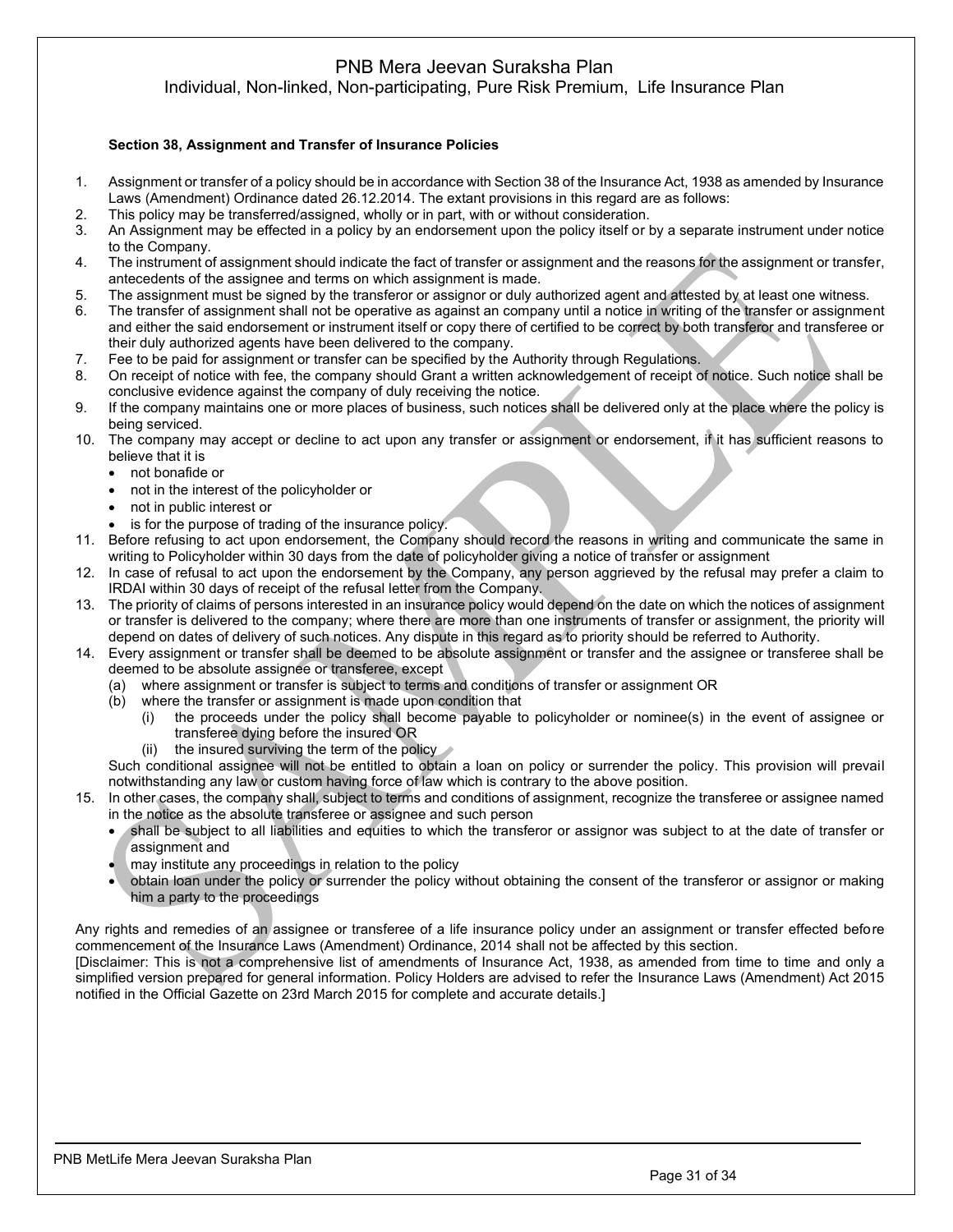Individual, Non-linked, Non-participating, Pure Risk Premium, Life Insurance Plan

#### <span id="page-31-0"></span>**Section 45, Policy shall not be called in question on the ground of mis-statement after three years**

Provisions regarding policy not being called into question in terms of Section 45 of the Insurance Act, 1938, as amended by Insurance Laws (Amendment) Ordinance dated 26.12.2014 are as follows:

- 1. No Policy of Life Insurance shall be called in question on any ground whatsoever after expiry of 3 years from
	- the date of issuance of policy or
	- the date of commencement of risk or
	- the date of revival of policy or
	- the date of rider to the policy
	- whichever is later.
- 2. On the ground of fraud, a policy of Life Insurance may be called in question within 3 years from
	- the date of issuance of policy or
	- the date of commencement of risk or
	- the date of revival of policy or
	- the date of rider to the policy

whichever is later.

For this, the company should communicate in writing to the insured or legal representative or nominee or assignees of insured, as applicable, mentioning the ground and materials on which such decision is based.

- 3. Fraud means any of the following acts committed by insured or by his agent, with the intent to deceive the company or to induce the company to issue a life insurance policy:
	- The suggestion, as a fact of that which is not true and which the insured does not believe to be true;
	- The active concealment of a fact by the insured having knowledge or belief of the fact;
	- Any other act fitted to deceive; and
	- Any such act or omission as the law specifically declares to be fraudulent.
- 4. Mere silence is not fraud unless, depending on circumstances of the case, it is the duty of the insured or his agent keeping silence to speak or silence is in itself equivalent to speak.
- 5. No Company shall repudiate a life insurance Policy on the ground of Fraud, if the Insured / beneficiary can prove that the misstatement was true to the best of his knowledge and there was no deliberate intention to suppress the fact or that such misstatement of or suppression of material fact are within the knowledge of the company. Onus of disproving is upon the policyholder, if alive, or beneficiaries.
- 6. Life insurance Policy can be called in question within 3 years on the ground that any statement of or suppression of a fact material to expectancy of life of the insured was incorrectly made in the proposal or other document basis which policy was issued or revived or rider issued. For this, the company should communicate in writing to the insured or legal representative or nominee or assignees of insured, as applicable, mentioning the ground and materials on which decision to repudiate the policy of life insurance is based.
- 7. In case repudiation is on ground of mis-statement and not on fraud, the premium collected on policy till the date of repudiation shall be paid to the insured or legal representative or nominee or assignees of insured, within a period of 90 days from the date of repudiation. However, the payment will be as per IRDAI direction/Regulation/Circular from time to time.
- 8. Fact shall not be considered material unless it has a direct bearing on the risk undertaken by the company. The onus is on company to show that if the company had been aware of the said fact, no life insurance policy would have been issued to the insured.
- 9. The company can call for proof of age at any time if he is entitled to do so and no policy shall be deemed to be called in question merely because the terms of the policy are adjusted on subsequent proof of age of life insured. So, this Section will not be applicable for questioning age or adjustment based on proof of age submitted subsequently.

[Disclaimer: This is not a comprehensive list of amendments of Insurance Act, 1938, as amended from time to time and only a simplified version prepared for general information. Policy Holders are advised to refer the Insurance Laws (Amendment) Act 2015 notified in the Official Gazette on 23rd March 2015 for complete and accurate details.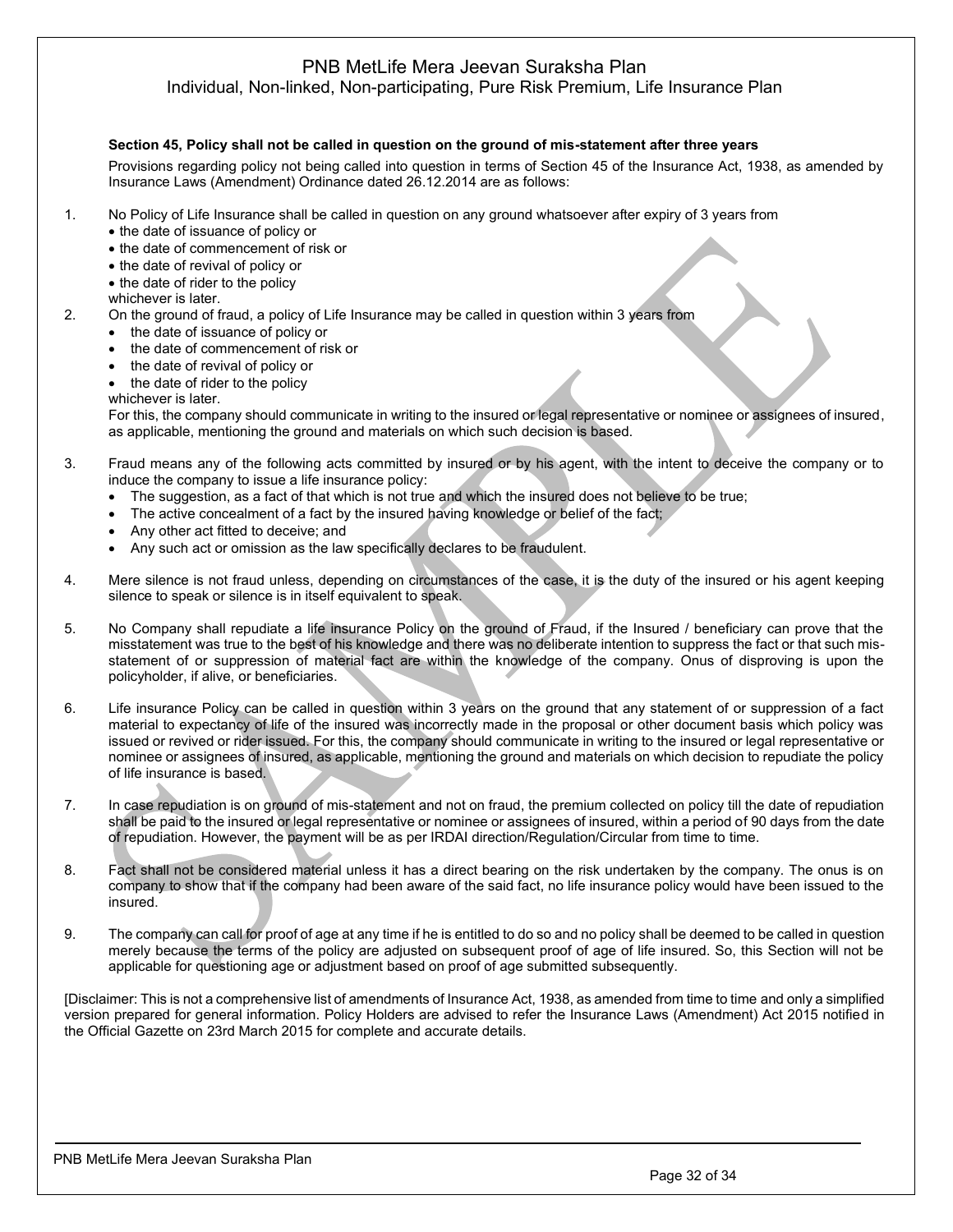# <span id="page-32-0"></span>**Annexure B:**

Guaranteed Surrender Value factors

| GSV factors as a % of premium |       |       |       |       |       |       |       |       |       |       |  |
|-------------------------------|-------|-------|-------|-------|-------|-------|-------|-------|-------|-------|--|
| Year/Term                     | 10    | 11    | 12    | 13    | 14    | 15    | 16    | 17    | 18    | 19    |  |
| 1                             | $0\%$ | 0.0%  | 0.0%  | 0.0%  | 0.0%  | 0.0%  | 0.0%  | 0.0%  | 0.0%  | 0.0%  |  |
| $\overline{c}$                | 30%   | 30.0% | 30.0% | 30.0% | 30.0% | 30.0% | 30.0% | 30.0% | 30.0% | 30.0% |  |
| $\mathbf{3}$                  | 35%   | 35.0% | 35.0% | 35.0% | 35.0% | 35.0% | 35.0% | 35.0% | 35.0% | 35.0% |  |
| $\overline{4}$                | 50%   | 50.0% | 50.0% | 50.0% | 50.0% | 50.0% | 50.0% | 50.0% | 50.0% | 50.0% |  |
| 5                             | 50%   | 50.0% | 50.0% | 50.0% | 50.0% | 50.0% | 50.0% | 50.0% | 50.0% | 50.0% |  |
| $\,6\,$                       | 50%   | 50.0% | 50.0% | 50.0% | 50.0% | 50.0% | 50.0% | 50.0% | 50.0% | 50.0% |  |
| $\overline{7}$                | 50%   | 50.0% | 50.0% | 50.0% | 50.0% | 50.0% | 50.0% | 50.0% | 50.0% | 50.0% |  |
| 8                             | 70%   | 63.3% | 60.0% | 58.0% | 56.7% | 55.7% | 55.0% | 54.4% | 54.0% | 53.6% |  |
| $\boldsymbol{9}$              | 90%   | 76.7% | 70.0% | 66.0% | 63.3% | 61.4% | 60.0% | 58.9% | 58.0% | 57.3% |  |
| 10                            | 90%   | 90.0% | 80.0% | 74.0% | 70.0% | 67.1% | 65.0% | 63.3% | 62.0% | 60.9% |  |
| 11                            |       | 90.0% | 90.0% | 82.0% | 76.7% | 72.9% | 70.0% | 67.8% | 66.0% | 64.5% |  |
| $12\,$                        |       |       | 90.0% | 90.0% | 83.3% | 78.6% | 75.0% | 72.2% | 70.0% | 68.2% |  |
| 13                            |       |       |       | 90.0% | 90.0% | 84.3% | 80.0% | 76.7% | 74.0% | 71.8% |  |
| 14                            |       |       |       |       | 90.0% | 90.0% | 85.0% | 81.1% | 78.0% | 75.5% |  |
| 15                            |       |       |       |       |       | 90.0% | 90.0% | 85.6% | 82.0% | 79.1% |  |
| 16                            |       |       |       |       |       |       | 90.0% | 90.0% | 86.0% | 82.7% |  |
| 17                            |       |       |       |       |       |       |       | 90.0% | 90.0% | 86.4% |  |
| 18                            |       |       |       |       |       |       |       |       | 90.0% | 90.0% |  |
| 19                            |       |       |       |       |       |       |       |       |       | 90.0% |  |
| $20\,$                        |       |       |       |       |       |       |       |       |       |       |  |
| 21                            |       |       |       |       |       |       |       |       |       |       |  |
| 22                            |       |       |       |       |       |       |       |       |       |       |  |
| 23                            |       |       |       |       |       |       |       |       |       |       |  |
| 24                            |       |       |       |       |       |       |       |       |       |       |  |
| 25                            |       |       |       |       |       |       |       |       |       |       |  |
| 26                            |       |       |       |       |       |       |       |       |       |       |  |
| $27\,$                        |       |       |       |       |       |       |       |       |       |       |  |
| 28                            |       |       |       |       |       |       |       |       |       |       |  |
| 29                            |       |       |       |       |       |       |       |       |       |       |  |
| 30                            |       |       |       |       |       |       |       |       |       |       |  |